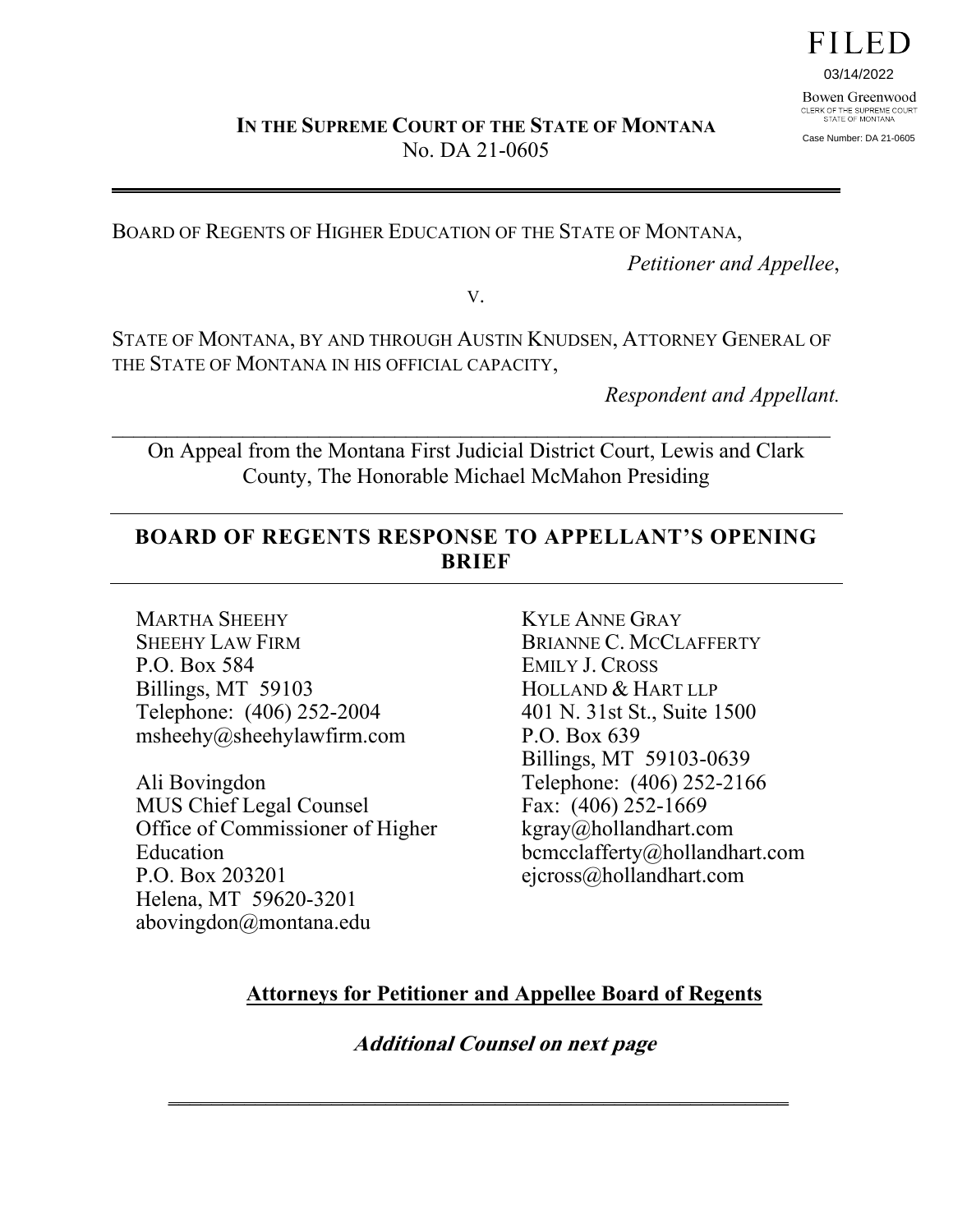Austin Knudsen Montana Attorney General Kristin Hansen Lieutenant General David M.S. Dewhirst Solicitor General Kathleen L. Smithgall Assistant Solicitor General P.O. Box 201401 Helena, MT 59620-1401 Phone: 406-444-2026 Fax: (406) 444-3549 David.dewhirst@mt.gov Kathleen.smithgall@mt.gov

Attorneys for Respondent and Appellant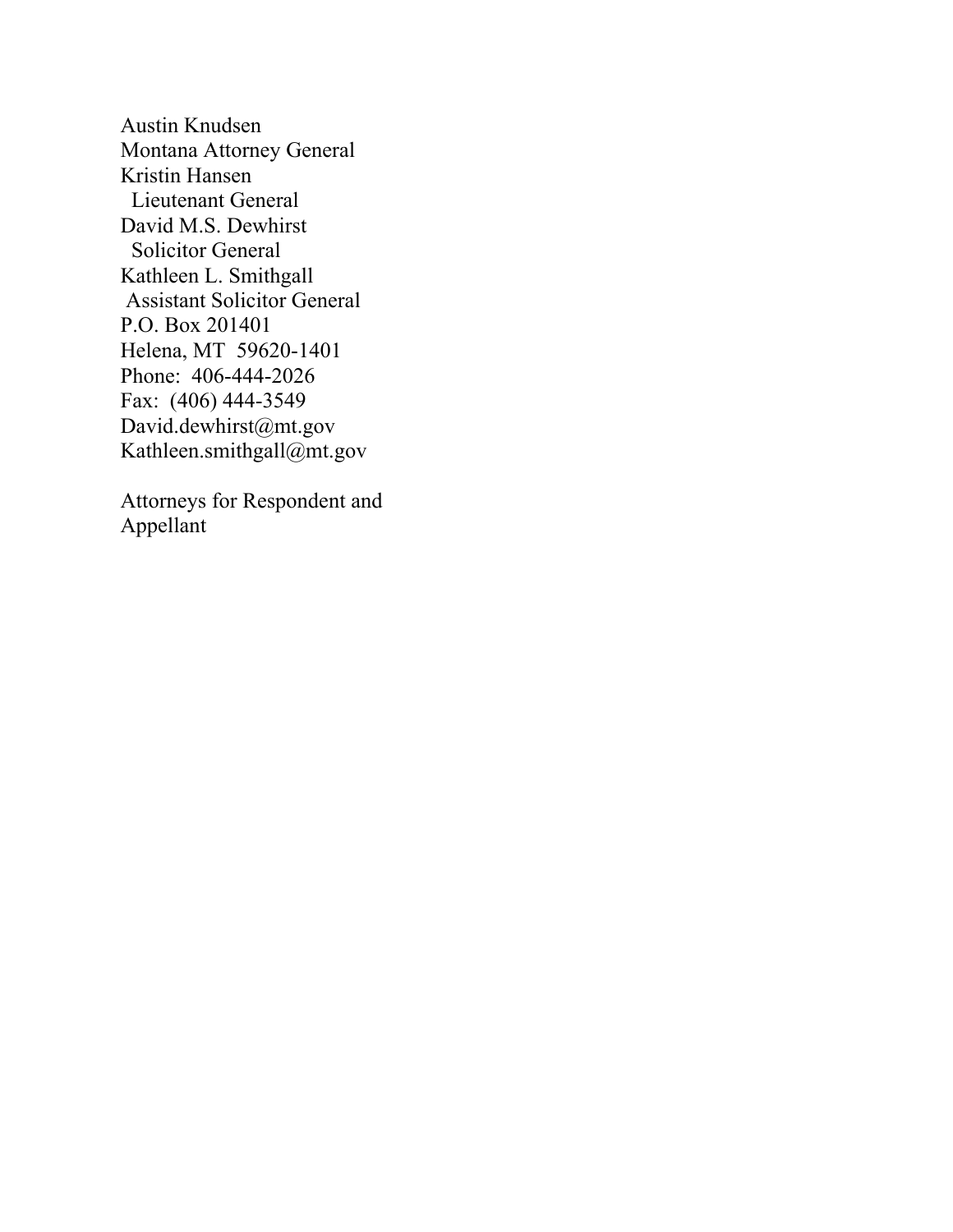# **TABLE OF CONTENTS**

|      | Page                                                                                                                               |
|------|------------------------------------------------------------------------------------------------------------------------------------|
|      |                                                                                                                                    |
|      |                                                                                                                                    |
|      |                                                                                                                                    |
| III. |                                                                                                                                    |
| IV.  |                                                                                                                                    |
| V.   |                                                                                                                                    |
| VI.  |                                                                                                                                    |
| VII. |                                                                                                                                    |
|      | A. THE BOARD HAS FULL AUTHORITY TO DETERMINE<br>FIREARM POLICIES FOR MUS AND MUS CAMPUSES AND                                      |
|      | 1. The Constitution Authorizes the Board to Create and Enforce                                                                     |
|      | 2. Earlier Statutory Law Recognized the Board's Authority to Govern                                                                |
|      | 3. The Constitutional Grant of Authority to the Board Necessarily<br>Includes the Regulation of Firearms Within the MUS and on its |
|      | a. Supervision, Coordination, Management, and Controls Include the<br>Regulation of Firearms by the MUS and on its Campuses14      |
|      | b. The Board Must Manage and Control the Effect of Firearms                                                                        |
|      | c. The Board Must Protect the Safety and Health of Students,<br>.23                                                                |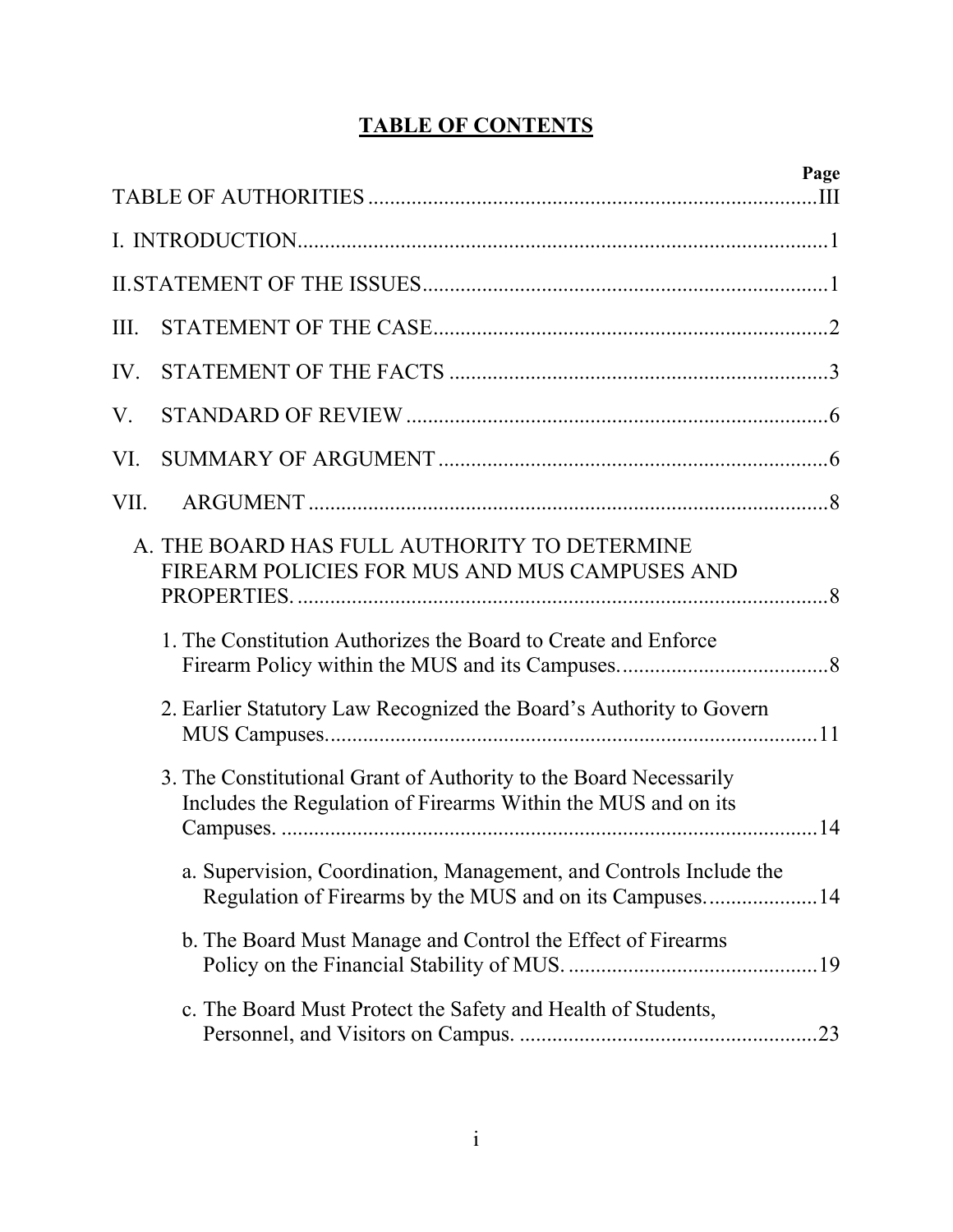| <b>B. THE BOARD'S FULL POWER OVERRIDES ANY LEGISLATIVE</b><br>AUTHORITY WITH RESPECT TO THE MANAGEMENT,                           |     |
|-----------------------------------------------------------------------------------------------------------------------------------|-----|
| SUPERVISION, AND CONTROL OF THE MUS AND ITS                                                                                       | 25  |
| 1. The Legislature Cannot Rely on its Police Power to Infringe upon<br>the Board's Exclusive Authority to Control the MUS and its | 25  |
| 2. Montana Public Policy Establishes that the Board has "Full" and                                                                |     |
|                                                                                                                                   |     |
| VIII.                                                                                                                             | .33 |
|                                                                                                                                   | 35  |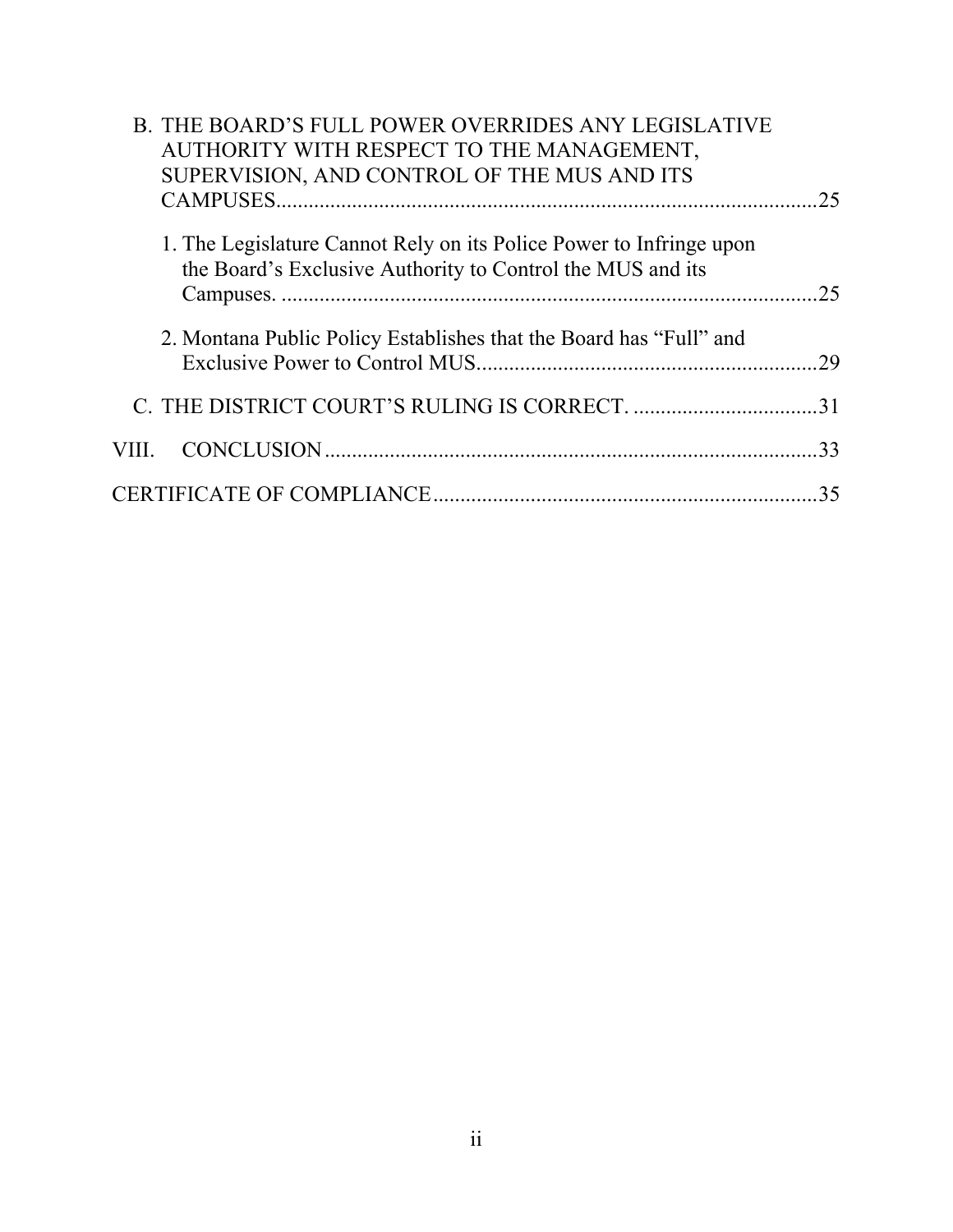# **TABLE OF AUTHORITIES**

# **Page(s)**

# **CASES**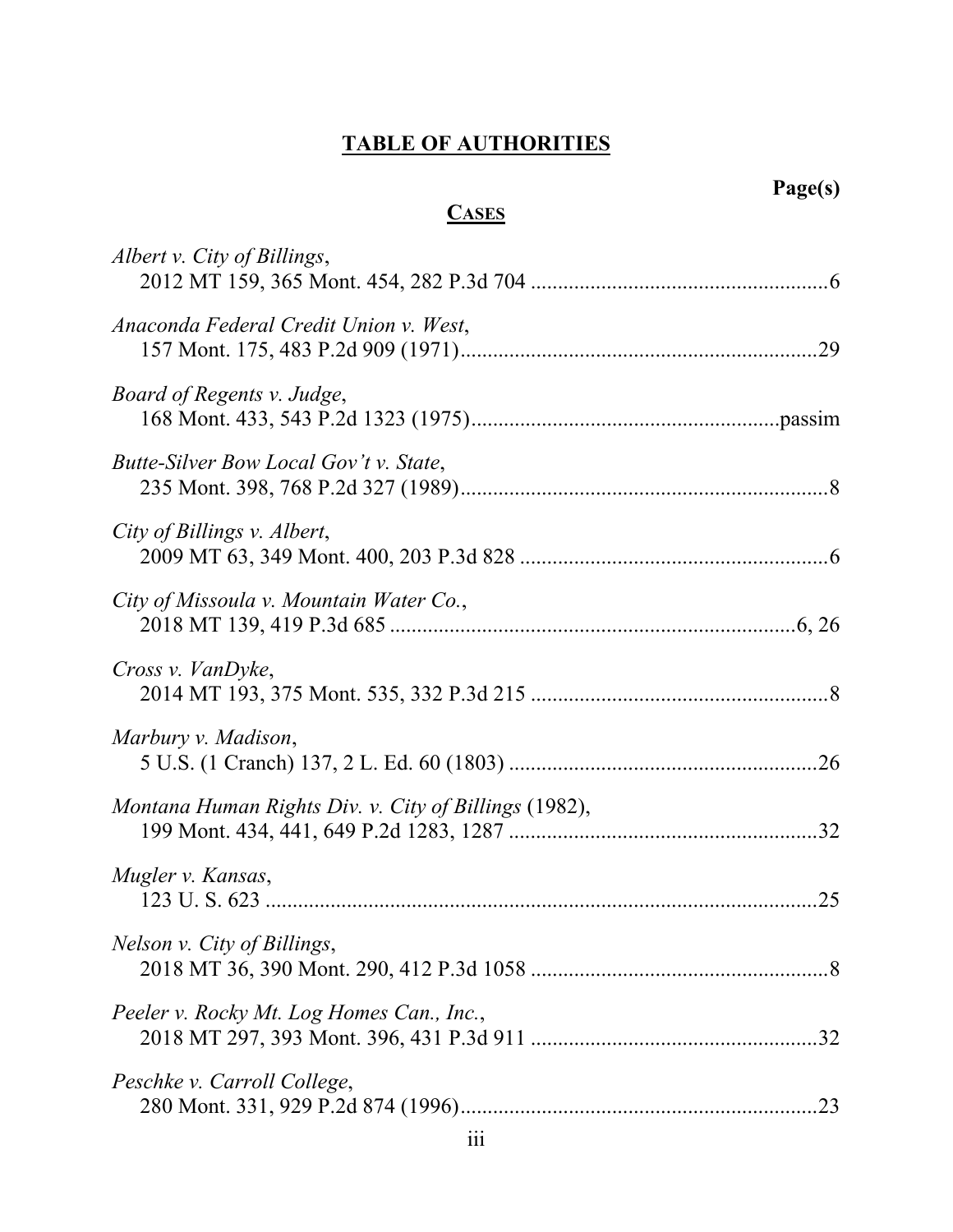| Sheehy v. COPP,                                                   |
|-------------------------------------------------------------------|
| State ex rel. Racicot v. Dist. Court of the First Judicial Dist., |
| State ex rel. Veeder v. State Bd. of Educ.,                       |
| <b>State v. Gateway Mortuaries</b>                                |
| State v. Knudson,                                                 |
| Talbot v. WMK-Davis, LLC,                                         |
| The Duck Inn v. Mont. State Univ.-Northern,                       |
| Thigpen v. Roberts,                                               |
| <i>Wadsworth v. State,</i>                                        |
| <b>CONSTITUTIONS</b>                                              |
|                                                                   |
|                                                                   |
|                                                                   |
|                                                                   |
|                                                                   |

Montana Constitution Article X, §2(a) .................................................................... 33 Montana Constitution Article X, Section 9 ......................................................passim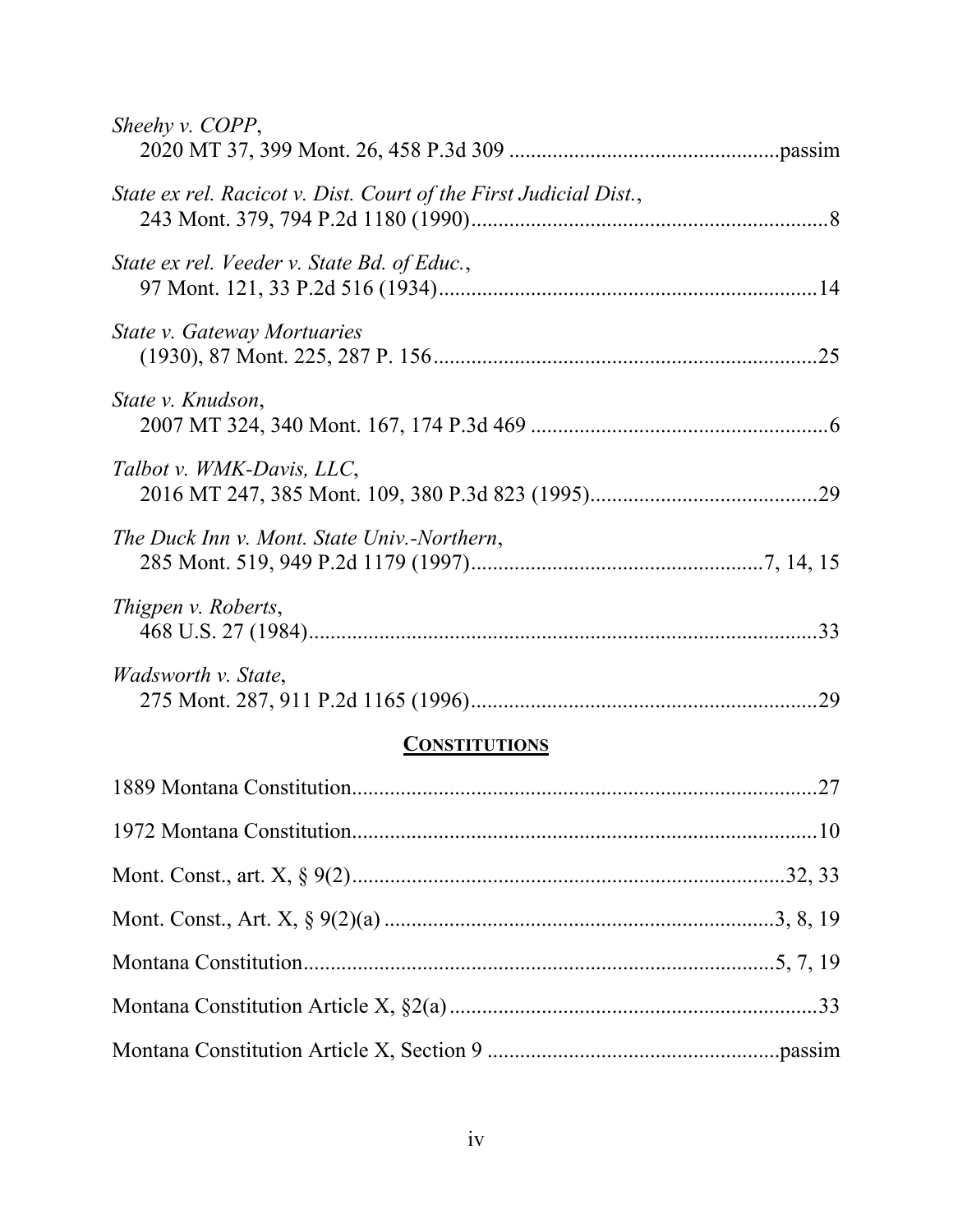# **STATUTES**

# **RULES AND REGULATIONS**

### **OTHER AUTHORITIES**

| The Legal Status of the Montana University System Under the New Montana                                                                 |     |
|-----------------------------------------------------------------------------------------------------------------------------------------|-----|
| Voters Wisely Reject Proposed Const. Amendment 30 to Eliminate the<br>Montana Board of Regents, 58 Mont. L. Rev. 333, 333 (1997) (Supp. | .10 |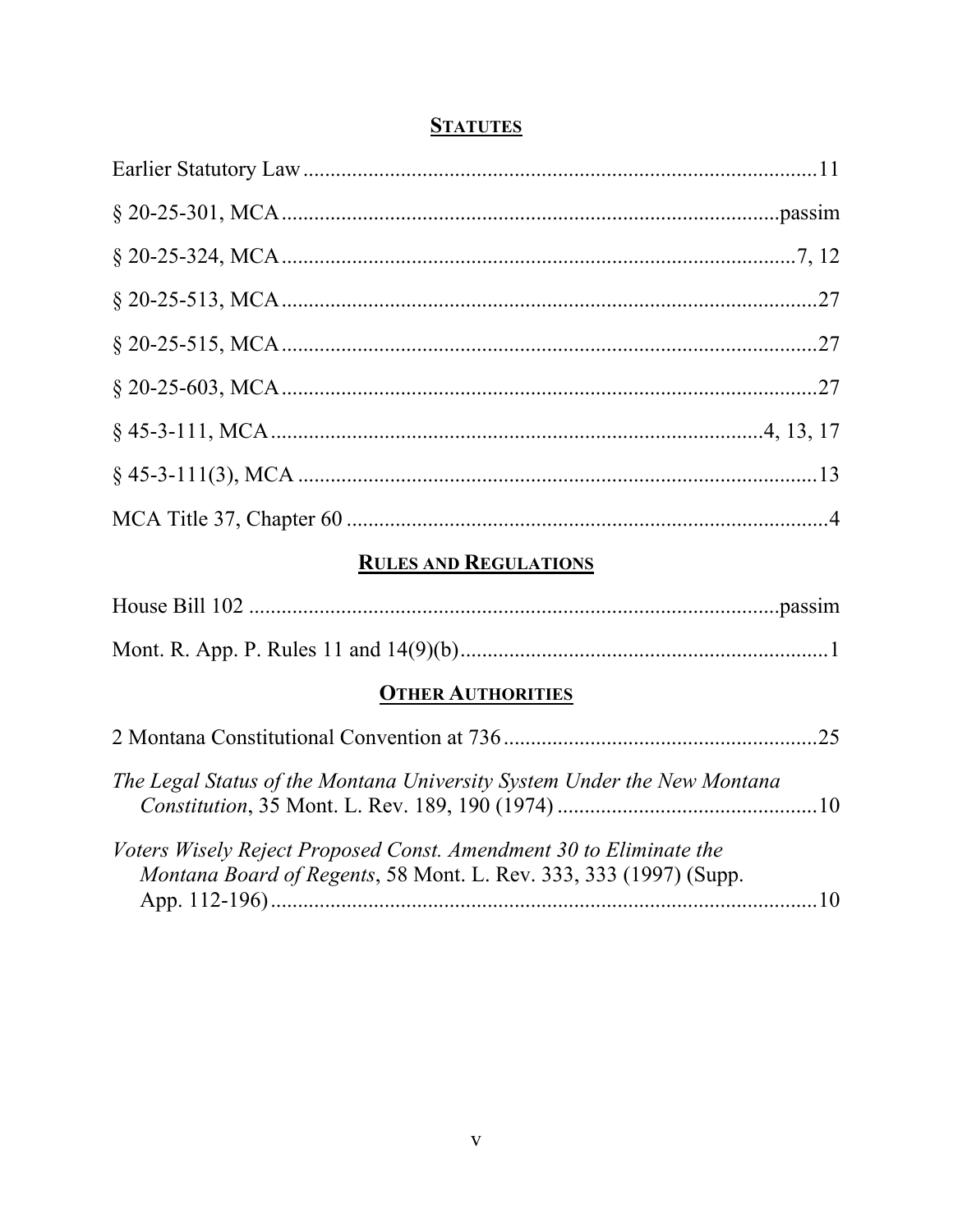Board of Regents of Higher Education of the State of Montana ("BOR" or "Board"), by and through their counsel of record, Sheehy Law Firm, Holland & Hart LLP, and Montana University System ("MUS") Chief Legal Counsel, hereby responds to Respondent/Appellant's Opening Brief.

#### **I. INTRODUCTION**

The issue before the Court is narrow and uncomplicated. The Court must decide whether the Board or the Legislature has the exclusive constitutional authority to regulate firearms on MUS campuses and other MUS locations. Article X, Section 9 of the Montana Constitution, and controlling case authority from this Court establish that the Board is vested with the "full power" to determine policy for MUS and its institutions. The Board possesses the exclusive authority to ensure the health and stability of the MUS. Undoubtedly, this authority includes the right and duty to determine, implement, and manage firearm policies for the MUS. House Bill 102 ("HB 102") invades the Board's constitutional authority, and is therefore unconstitutional as applied to the Board.

### **II. STATEMENT OF THE ISSUES**

Whether the Board of Regents, which is constitutionally vested with "full power, responsibility, and authority to supervise, coordinate, manage and control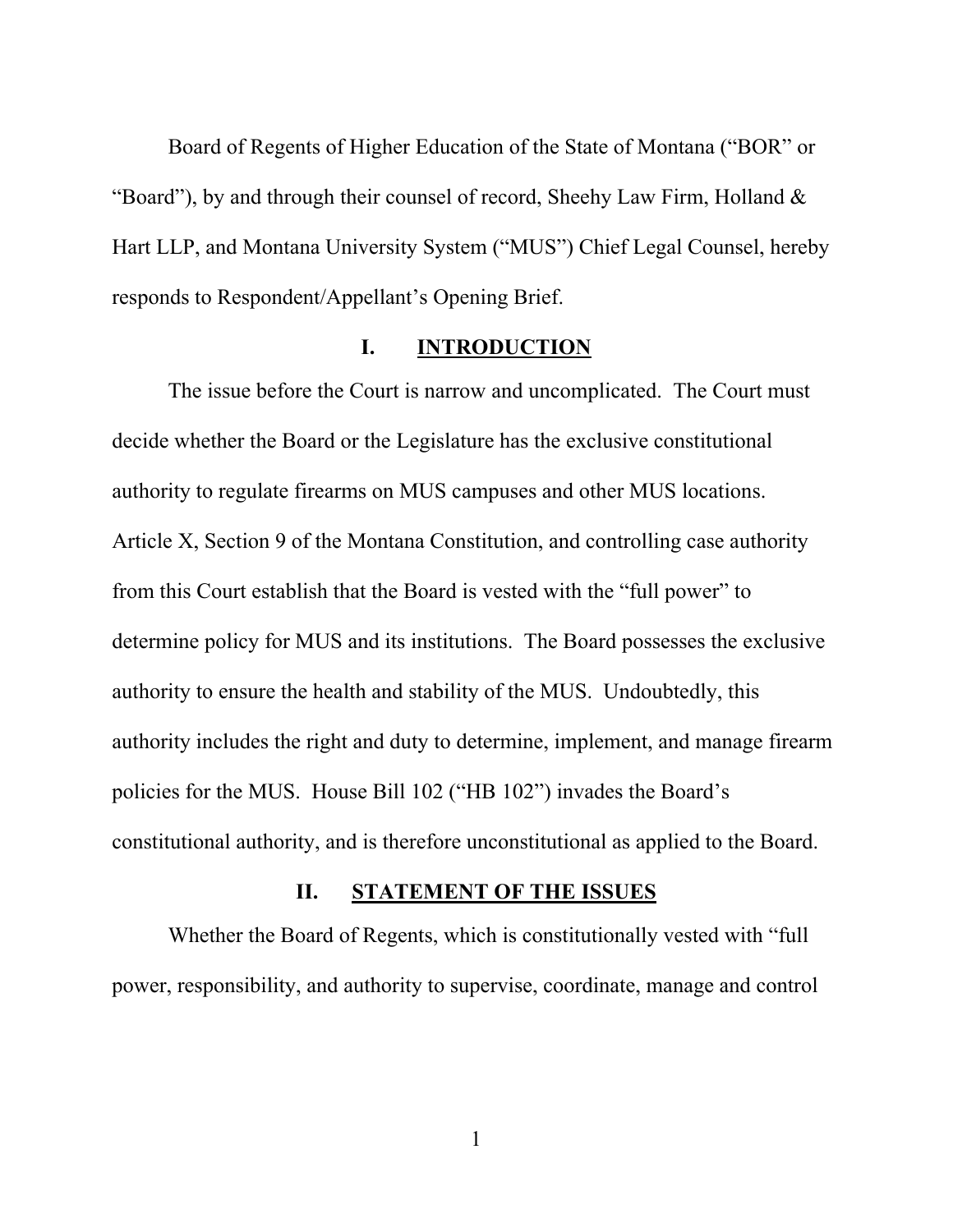the Montana university system," has the authority to implement policies concerning the possession of firearms on the system's campuses and properties.<sup>1</sup>

#### **III. STATEMENT OF THE CASE**

On February 18, 2021, Governor Gianforte signed into law HB 102, An Act Generally Revising Gun Laws. The Board filed this action in district court, seeking to enjoin application and enforcement of HB 102 with respect to the Board and the MUS. The district court entered a temporary restraining order on May 28, 2021, barring application of HB 102, Sections 4, 5, 6, 7, and 8, to the Board, the MUS, and MUS campuses and other MUS locations. (Dkt. 4).<sup>2</sup> The district court held a show cause hearing on June 7, 2021, after which the district court converted the temporary restraining order into a preliminary injunction. (Dkt. 19).

<sup>&</sup>lt;sup>1</sup> *Amici curiae* have filed briefs in this matter on issues beyond the scope of the narrow question before this Court, which the Board does not address herein. This case does not involve a challenge to Board Policy 1006, the current firearms policy applicable to the MUS. The Board filed a petition seeking a judicial declaration that HB 102 is unconstitutional as applied to the Board, MUS, and its campuses and locations. Whether the Board agrees or disagrees with HB 102 is not relevant. The issue presented in this case, as correctly defined by the district court, is "whether the Legislature or the Executive branch, via the Regents, has the exclusive constitutional authority to regulate firearms on MUS campuses and other [MUS] locations." (Dkt. 46, p. 4).

<sup>&</sup>lt;sup>2</sup> Citations to the district court docket not included in Appellant's Appendix or the Board's Supplemental Appendix are given as ("Dkt. #"); citations to Appellant's Appendix are given as  $(App. , #\#$ .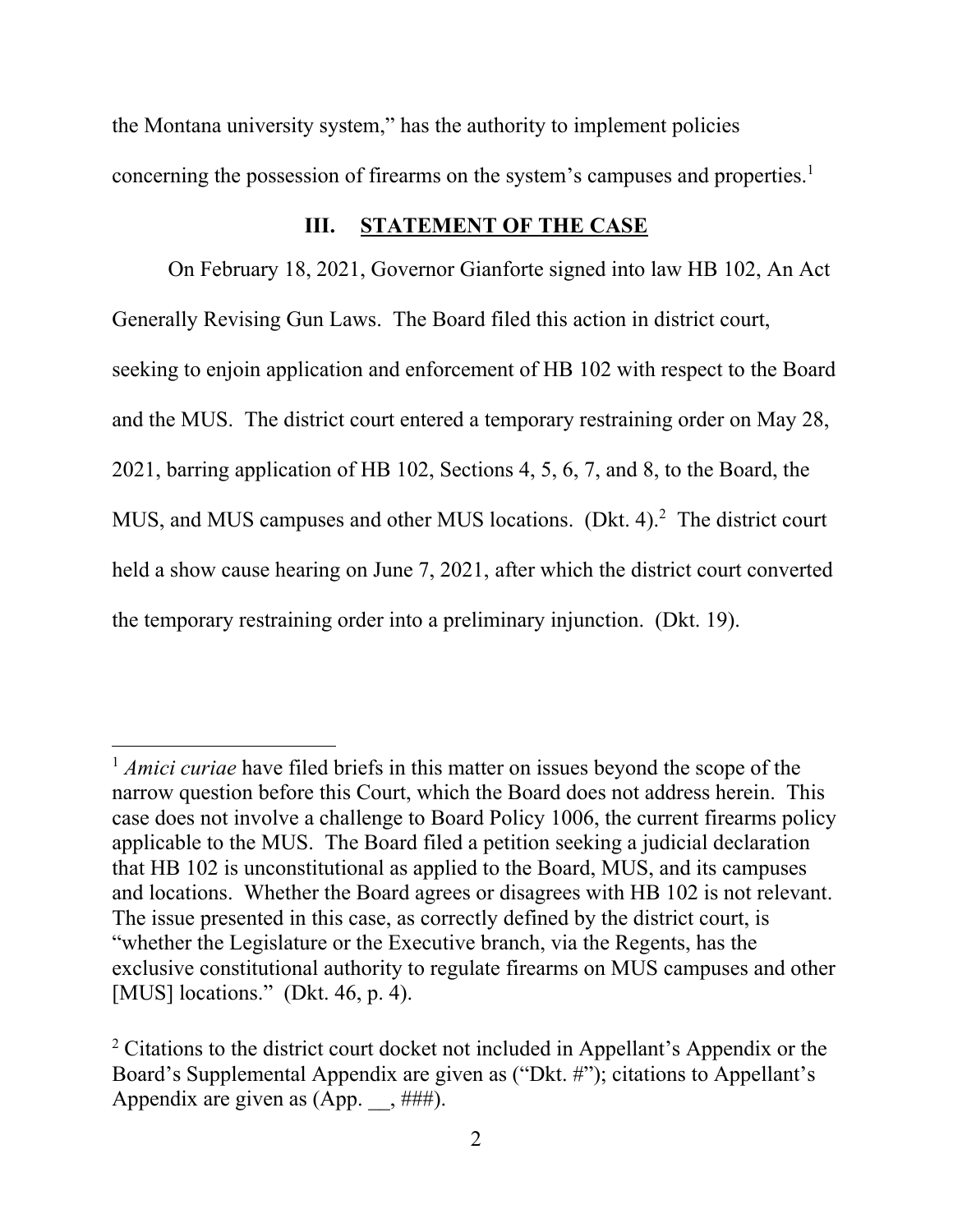Both the State of Montana ("the State") and BOR moved for summary judgment. On November 30, 2021, the district court granted BOR's motion and denied the State's cross motion. (App. E, 001-29; App. F, 001). On November 30, 2021, the State prematurely appealed from the interlocutory ruling. Upon the State's application, this Court ordered that it would take no further action on this appeal until final judgment. The district court entered final judgment on December 13, 2021. The State now appeals from that judgment.

#### **IV. STATEMENT OF THE FACTS**

Montana's Constitution vests "full power, responsibility, and authority" in the Board to "supervise, coordinate, manage and control the Montana university system." Mont. Const., Art. X,  $\S 9(2)(a)$ . This constitutional authority grants solely to the Board the right and the obligation to determine the best policies to "ensure the health and stability of the MUS." *Sheehy v. COPP*, 2020 MT 37, ¶ 29, 399 Mont. 26, 458 P.3d 309 ("*Sheehy*").

The Board has long exercised the power granted and *mandated* by the Constitution with respect to firearms policy. Since at least 2012, the BOR has limited the use of and access to firearms on MUS property through Board Policy 1006. That policy provides that the only individuals authorized to carry firearms on campus locations are:

> 1. Those persons who are acting in the capacity of police or security department officers and who: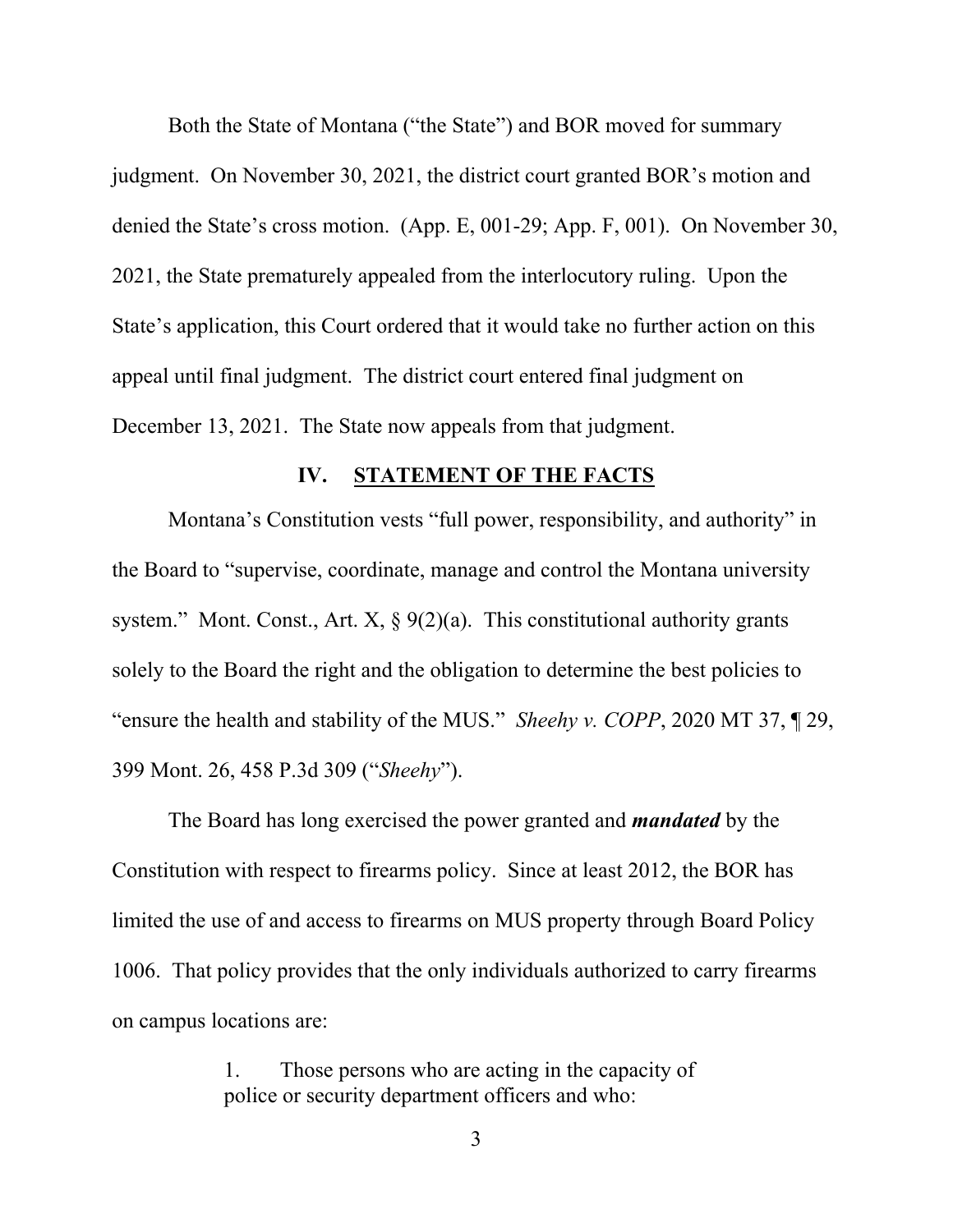a. have successfully completed the basic course in law enforcement conducted by the Montana Law Enforcement Academy or an equivalent course conducted by another state agency and recognized as such by the Crime Control Division of the Montana Department of Justice; or

 b. have passed the state approved equivalency examination by the Montana Law Enforcement Academy; and

2. Those persons who are employees of a contracted private security company and those who are registered to carry firearms pursuant to Title 37, Chapter 60, MCA.

(Supp. App. 027).3

In 2021, the Legislature enacted HB 102. (Supp. App. 018-26). HB 102 generally revises gun laws with respect to open carry and concealed carry. In Section 4, the Act allows concealed carry "anywhere in the state" except at specific locations designated by the Legislature. Those excepted locations include primary and secondary schools, courtrooms, federal property, and airports, but the Legislature did not extend the exception to the MUS or its campuses and locations. In Section 8, the Legislature revised the existing "open carry law," § 45-3-111, MCA in only one way; the Legislature deleted the prior MUS exception in the open carry law. Thus, by purposeful omission in Section 4 and by a focused

<sup>&</sup>lt;sup>3</sup> Citations to the Board's Appendix are given as (Supp. App.  $\frac{+\text{#}}{+\text{#}}$ )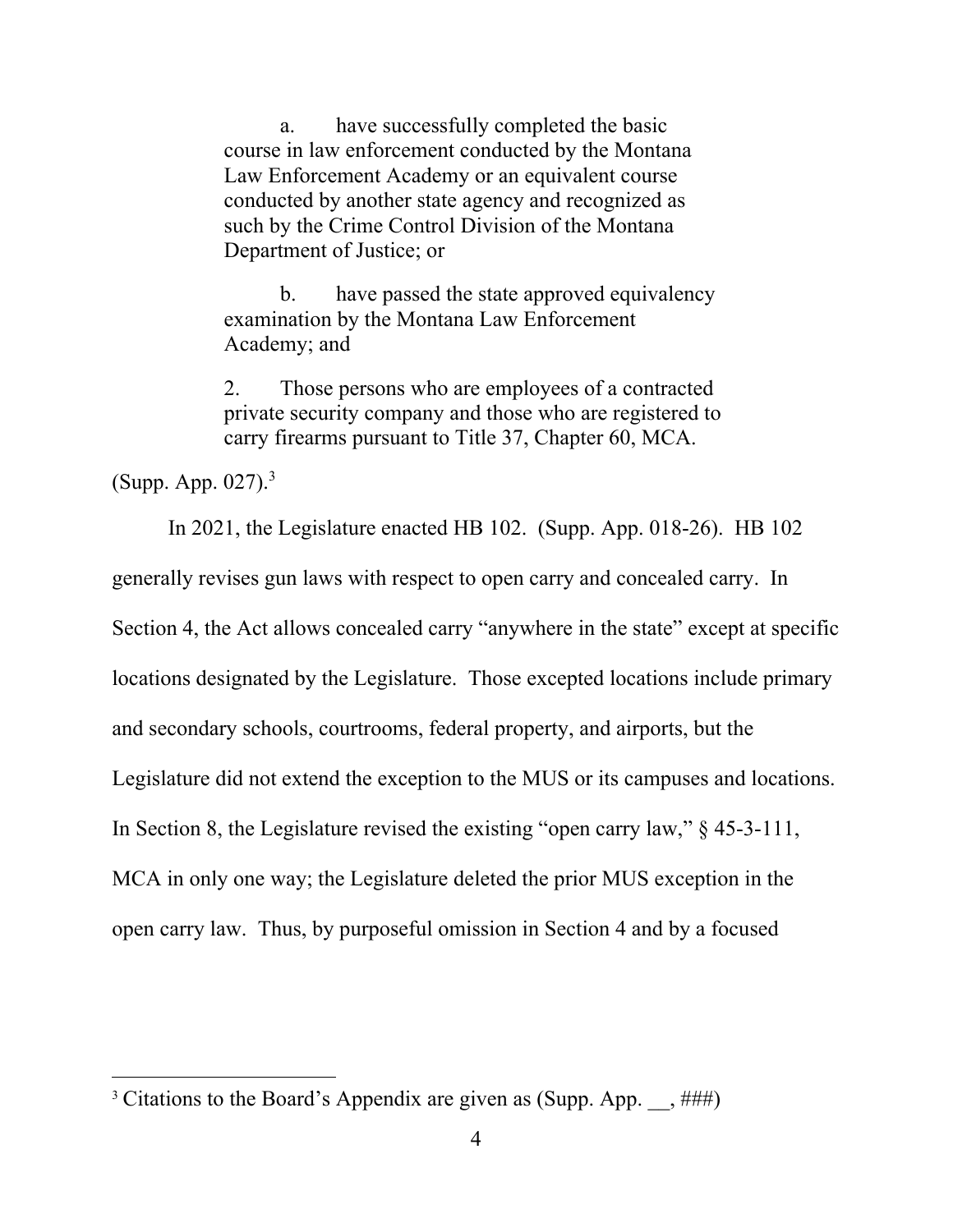deletion in Section 8, HB 102 extends both open carry and concealed carry to MUS's campuses and locations.

In Section 5, HB 102 precludes the Board from "enforcing or coercing compliance" with rules or regulations which restrict the right to possess or access firearms, "notwithstanding any authority of the board of regents" under Article X. Section 6 precludes the Board from "regulat [ing], restrict [ing], or plac [ing] an undue burden on the possession, transportation, or storage of firearms on or within the university system property by a person eligible to possess a firearm under state or federal law" and who meets minimum safety training requirements, except that it allows the Board to restrict campus gun use only in limited ways. Section 7 provides that any person suffering a deprivation of rights defined by HB 102 "has a cause of action against any governmental entity[.]" Finally, HB 102 conditioned \$1,000,000 in funding for MUS upon the Board's waiver of its right to challenge HB 102 in court. (Supp. App. 018-26).

Governor Gianforte signed HB 102 into law on May 20, 2021. Seven days later, the Board filed its Petition challenging the constitutionality of HB 102 as applied to the BOR, MUS, and MUS campuses and locations. The Board does not assert a facial challenge to the constitutionality of HB 102.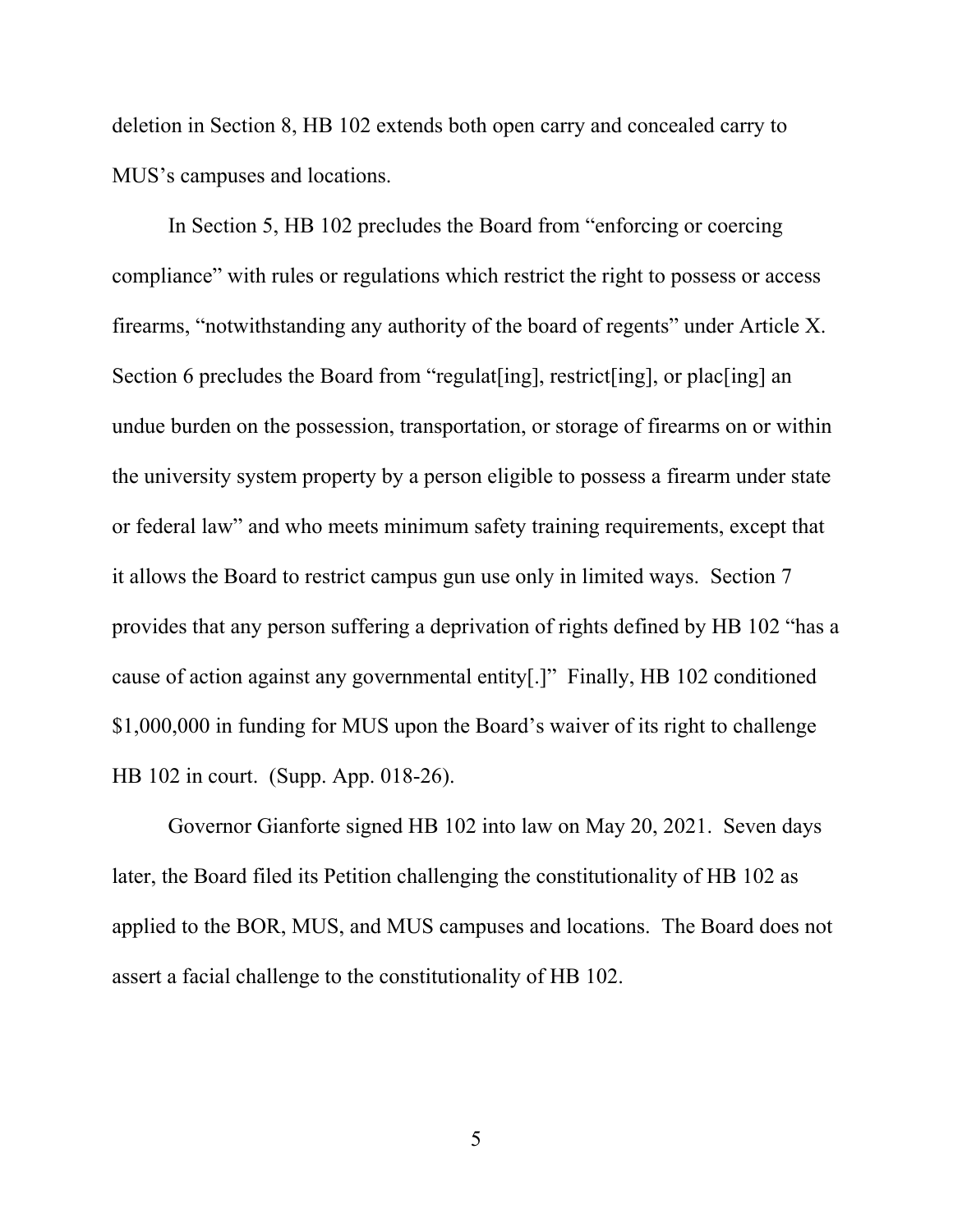#### **V. STANDARD OF REVIEW**

The Court reviews grants and denials of summary judgment *de novo*. *Albert v. City of Billings,* 2012 MT 159, ¶ 15, 365 Mont. 454, 282 P.3d 704. When, as here, "the legislature attempts to exercise control of the MUS by legislative enactment, the court "must engage in a case-by-case analysis to determine whether the legislature's action impermissibly infringes on the Board's authority." *Sheehy ¶* 36 (J. McKinnon, concurring) (*citing Board of Regents v. Judge*, 168 Mont. 433, 451, 543 P.2d 1323, 1333-34 (1975) ("*Judge*"). Statutes enjoy a presumption of constitutionality, and the person challenging a statute's constitutionality bears the burden of proving it unconstitutional. *City of Billings v. Albert*, 2009 MT 63, ¶ 11, 349 Mont. 400, 203 P.3d 828 (*citing State v. Knudson*, 2007 MT 324, ¶ 12, 340 Mont. 167, 174 P.3d 469). Application of a statute contrary to a "constitutional directive" is unconstitutional "under any level of scrutiny." *City of Missoula v. Mountain Water Co.*, 2018 MT 139, ¶ 25, ¶ 31, 419 P.3d 685. The constitutionality of a statute is a question of law. *Id.*

#### **VI. SUMMARY OF ARGUMENT**

HB 102, which imposes firearm policy upon MUS, is unconstitutional as applied to the Board, MUS, and its campuses and locations because it violates Article X, Section9 of the Montana Constitution. This is made clear by the Montana Constitution's plain text, the historical context, and the surrounding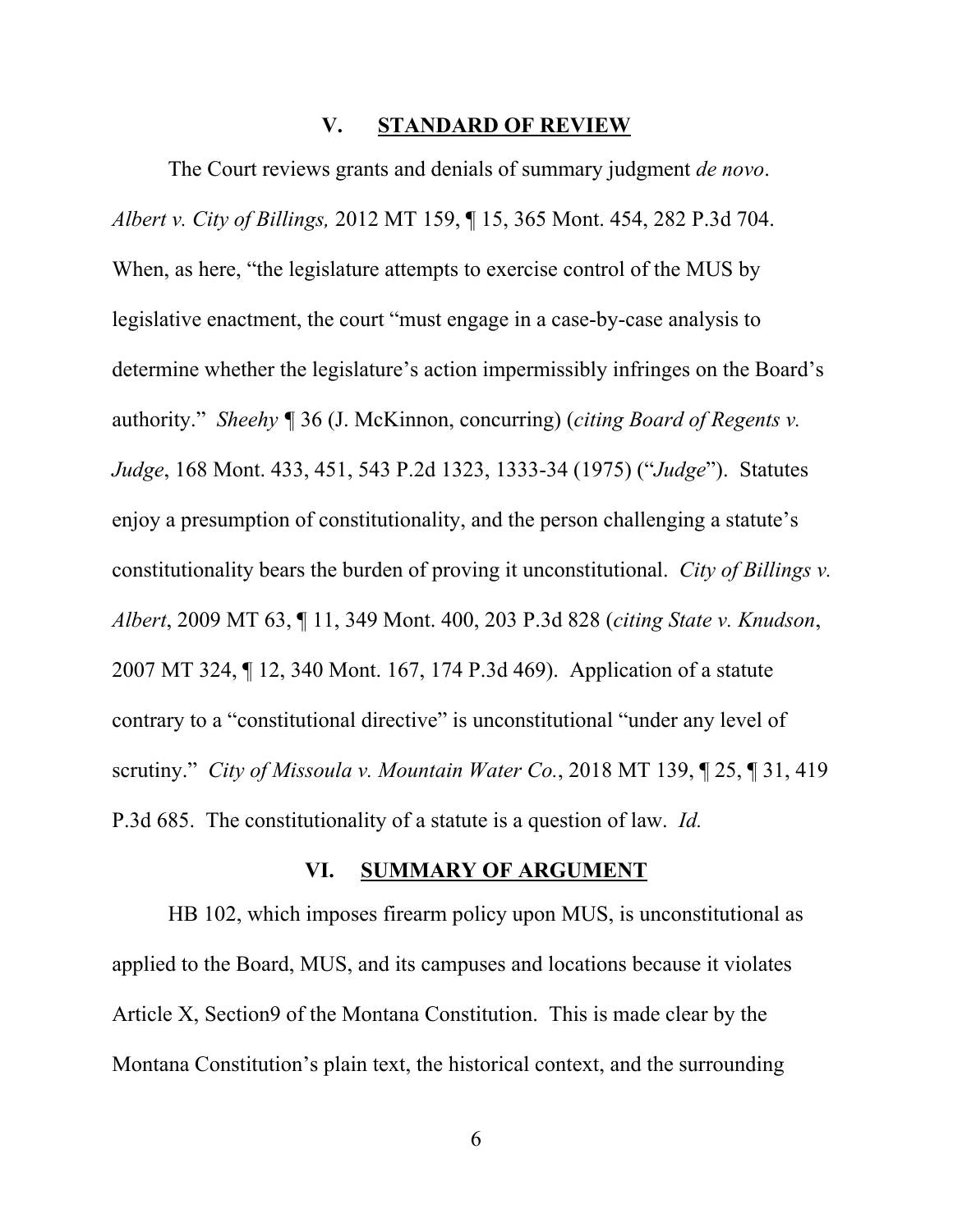circumstances under which the Framers drafted the Constitution and the Legislatures' own statutory enactments. The plain text of the Montana Constitution grants to the Board "full power, responsibility, and authority to supervise, coordinate, manage and control the Montana university system . . . ." Mont. Const. Art.  $X$ ,  $\S$  9. While the constitutional intent is perfectly clear from the plain language of Article X, Section 9, the historical context also establishes that the Framers vested the Board with this "full authority" over the policies which affect MUS and its campuses in order to insulate the Board and the MUS from the kind of politically charged legislation the State now seeks to impose on the MUS through HB 102.

The Legislature codified the Constitution's compulsory power to the Board for general control and supervision of the units of the MUS, which is consistent with the Montana Constitution. § 20-25-301, MCA. Indeed, § 20-25-324, MCA recognizes that the Board, not the Legislature, is the appropriate body to determine firearm policy after consultation with the student body government, a task the Legislature is not positioned to carry out. The Court has enforced the Board's authority and determined that "full power" includes all things necessary and proper to exercise that authority. *Sheehy*, ¶¶ 11, 29; *Judge*, 168 Mont. at 451; *The Duck Inn v. Mont. State Univ.-Northern*, 285 Mont. 519, 525, 949 P.2d 1179, 1182 (1997) ("*Duck Inn*").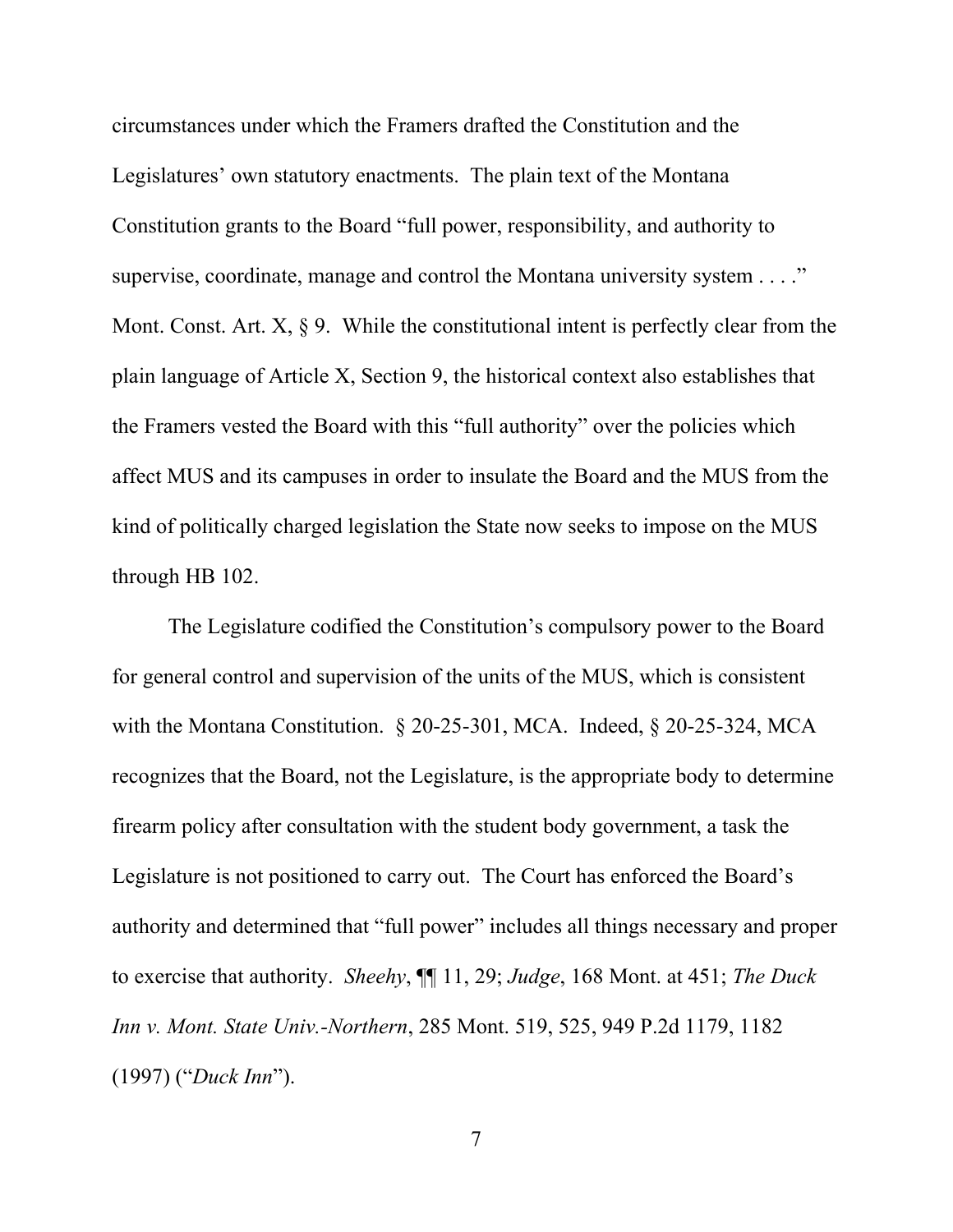The district court's holding that HB 102 is unconstitutional, as applied to the Board, is correct and should be upheld.

### **VII. ARGUMENT**

#### **A. THE BOARD HAS FULL AUTHORITY TO DETERMINE FIREARM POLICIES FOR MUS AND MUS CAMPUSES AND PROPERTIES.**

#### **1. The Constitution Authorizes the Board to Create and Enforce Firearm Policy within the MUS and its Campuses.**

Montana's constitutional structure as it applies to the MUS is clearly and plainly stated: "The government and control of the Montana university system is *vested in a board of regents*," not in the Legislature. Mont. Const. Art. X,  $\S 9(2)(a)$  (emphasis added). As with any other constitutional provision, the meaning of Article X, Section 9 of the Montana Constitution must be determined "from the plain meaning of the language used." *Nelson v. City of Billings*, 2018 MT 36, ¶ 14, 390 Mont. 290, 412 P.3d 1058 (*citing Cross v. VanDyke*, 2014 MT 193, ¶ 10, 375 Mont. 535, 332 P.3d 215); *State ex rel. Racicot v. Dist. Court of the First Judicial Dist.*, 243 Mont. 379, 386-88, 794 P.2d 1180, 1184-86 (1990); *Butte-Silver Bow Local Gov't v. State*, 235 Mont. 398, 403, 768 P.2d 327, 330 (1989). The constitutional provision must be viewed "in light of the historical and surrounding circumstances under which the Framers drafted the Constitution, the nature of the subject matter they faced, and the objective they sought to achieve." *Nelson*, ¶ 36. If the language is vague or ambiguous, the Court "may resort to extrinsic aids." *Id.*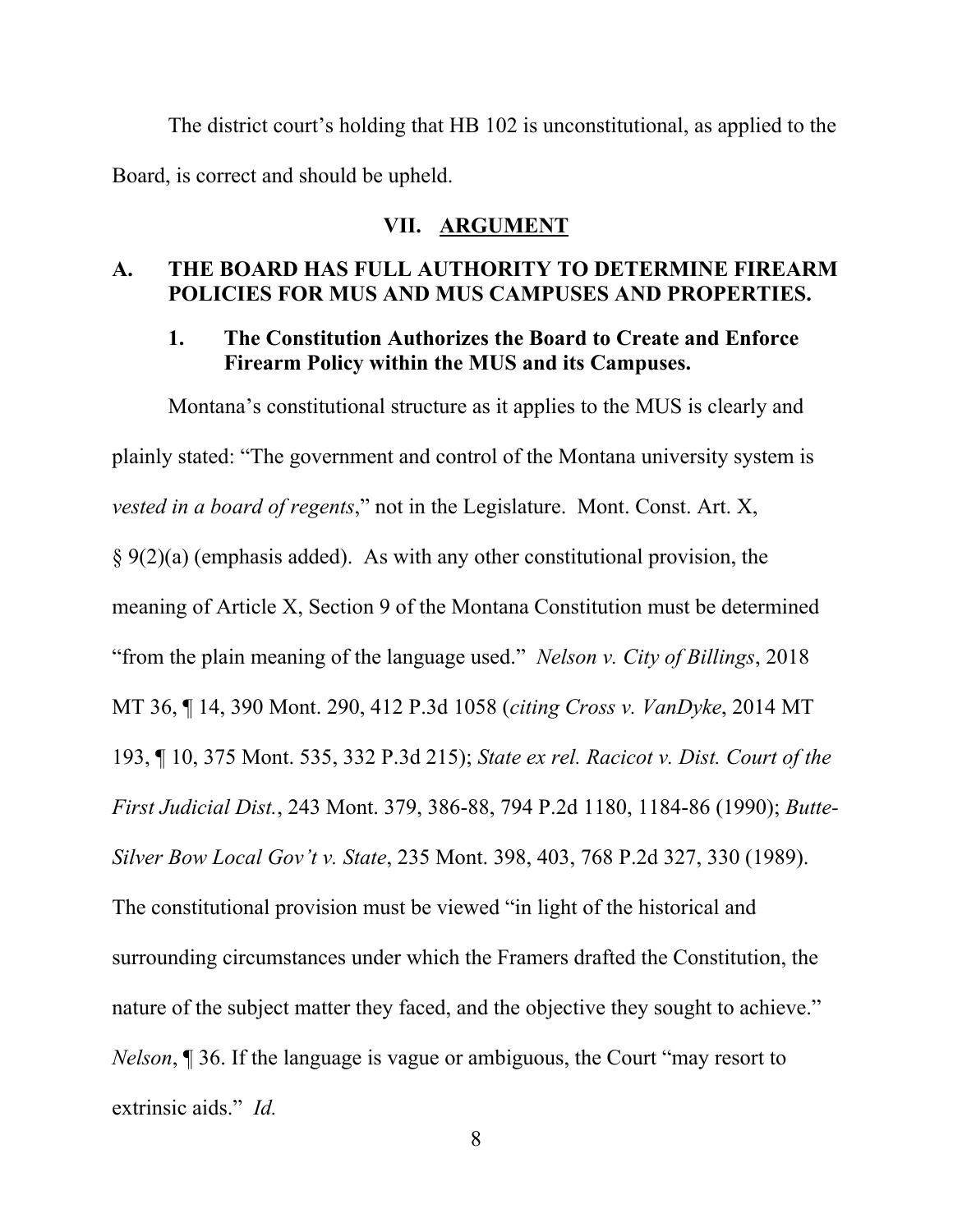The plain language of Article X, Section 9 grants to the Board, and not the Legislature, authority to institute firearms policy on its campuses. The Board is vested with the "government and control of the Montana university system," and is "responsible for long-range planning, and for coordinating and evaluating policies and programs for the state's educational systems." Mont. Const. Art.  $X$ ,  $\S$  9. The Board has the "full power, responsibility, and authority to supervise, coordinate, manage and control the Montana university system . . . ." Mont. Const. Art. X, § 9; *Sheehy*, ¶ 11. "Full control" means just that; the Board is vested with "full" authority to supervise, coordinate, manage, and control MUS and its campuses, which necessarily includes the creation and implementation of firearm policy.<sup>4</sup>

While the language of the Constitution – and the grant of "full authority" to the Board – is perfectly clear, this Court also must review Article X, Section 9 "in light of the historical and surrounding circumstances under which the Framers drafted the Constitution, the nature of the subject matter they faced, and the objective they sought to achieve." *Id.* "The exact legal status with which to clothe higher education in Montana was debated extensively and thoroughly in the

<sup>4</sup> *Amici curiae* Second Amendment Foundation, Idaho Second Amendment Alliance and Madison Society Foundation, Inc., seemingly suggest that the Board's "full power" is somehow limited by the fact that the majority of students, faculty, staff and visitors of MUS campuses are adults. These *amici* ignore entirely the issue in this case – the authority granted to the Board by Article X, Section 9. That authority is not contingent upon the ages of people present on MUS campuses.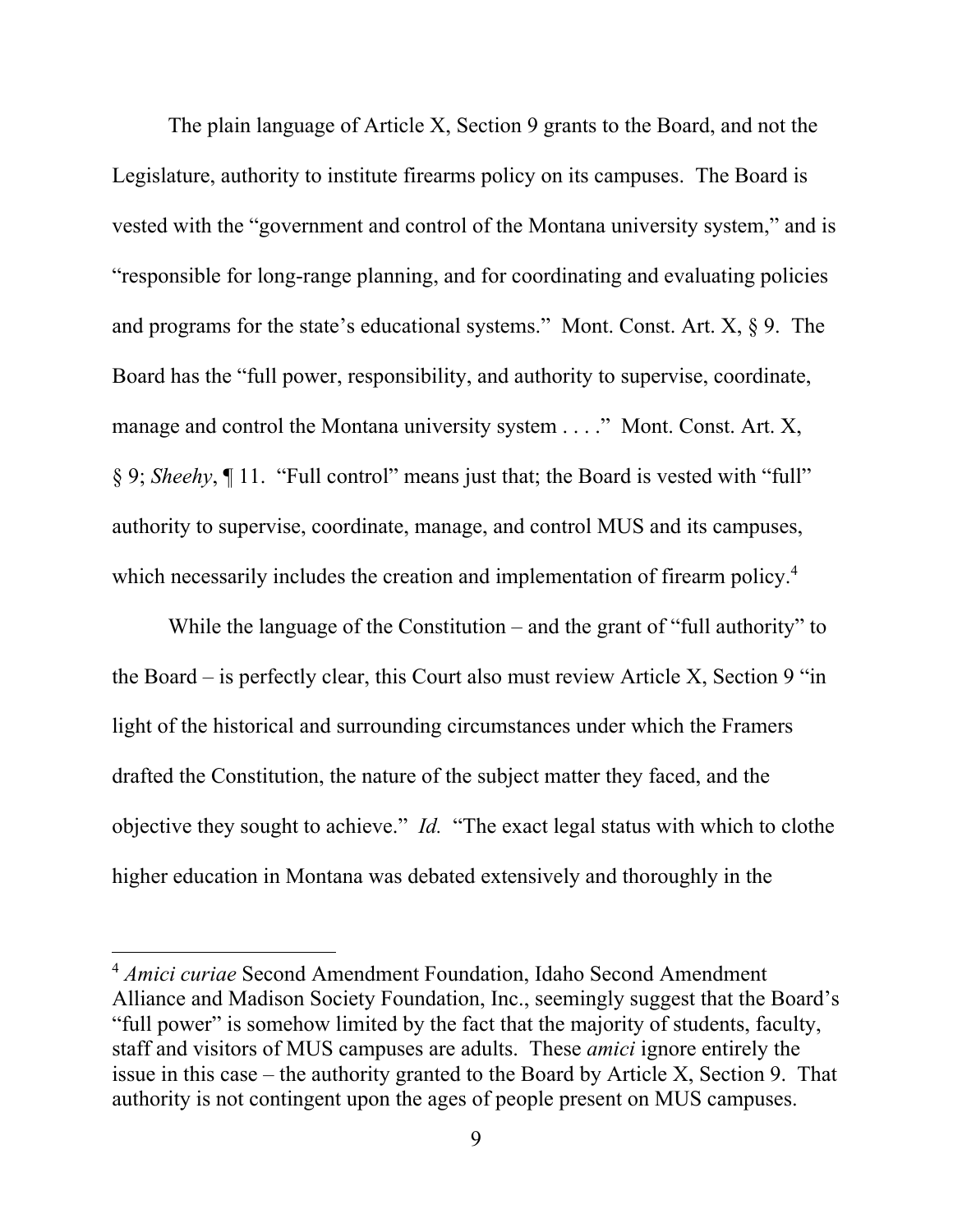sessions of the . . . [1972] Convention." Schaefer, Hugh. *The Legal Status of the Montana University System Under the New Montana Constitution*, 35 Mont. L. Rev. 189, 190 (1974) (Supp. App. 101-121). Without question, the debates at the Constitutional Convention establish the Framers' intention to place the MUS beyond the political influence of the legislature by creating a Board directly responsible and answerable to the people. *Sheehy*, ¶ 36 (concurrence). At the Constitutional Convention, the Education Committee reported to the delegates:

> Higher education is not simply another state service; the administrative structure of higher education cannot be considered an ordinary state agency. The unique character of the college and university stands apart from the business-as-usual of the state. Higher learning and research is a sensitive area which requires a particular kind of protection not matched in other administrative functions of the state.

App. C 007.

The 1972 Constitution created the Board as an autonomous, independent body, "effectively insulat[ing] the public campuses from Montana political officials in lieu of giving those political officials more direct control over public campuses." Aronofsky, David. *Voters Wisely Reject Proposed Const. Amendment 30 to Eliminate the Montana Board of Regents*, 58 Mont. L. Rev. 333, 333 (1997) (Supp. App. 112-196) ("Aronofsky"). Indeed, this Court has long recognized that "the principle of regent independence was definitely intended by the drafters of the 1972 Montana Constitution." *Judge*, 543 P.2d at 1332. The delegates "rejected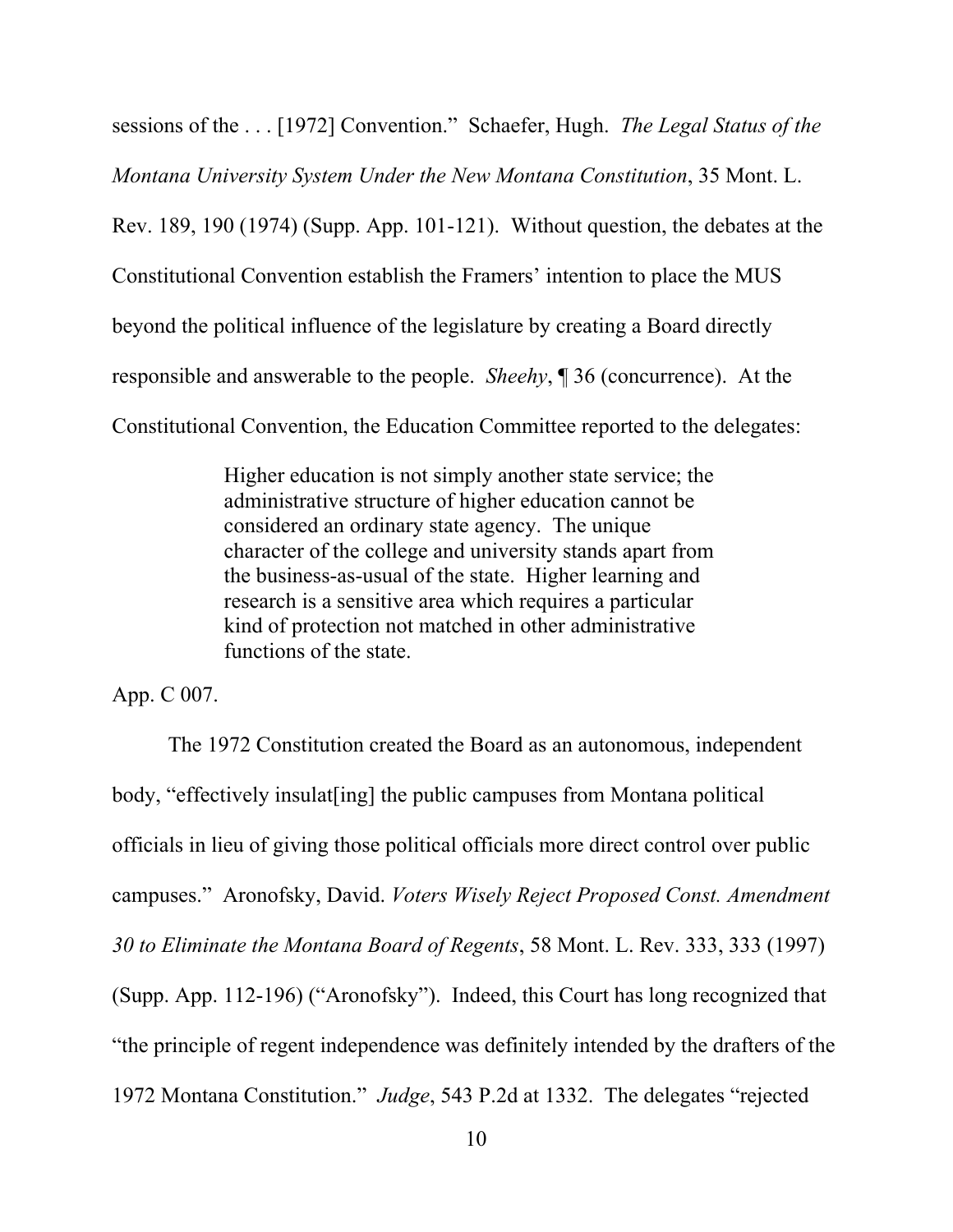various proposed floor amendments aimed at weakening the Montana Board's autonomous powers, including amendments which would have restored legislative control over university system finances and administrative decision-making." Aronofsky at 365 (*citing* IX Montana Constitutional Convention Transcripts at 6532) (Supp. App. 155).<sup>5</sup>

Here, constitutional intent is readily ascertainable from the plain language of Article X, Section 9, which explicitly gives the Board full control over MUS functions and campuses. In addition, historical context establishes that the Framers intended to authorize the Board with "full authority" to make and enforce policies which affect the MUS and its campuses, free from the vagaries of politics and the influence of the Legislature.

## **2. Earlier Statutory Law Recognized the Board's Authority to Govern MUS Campuses.**

Before the latest legislative session convened, the Legislature's own statutory enactments plainly show that branch's understanding that the Board, and not the Legislature, governs MUS and its campuses. For example, Section 20-25- 301, MCA provides:

<sup>5</sup> The *amicus curiae* briefs filed by the Western Montana Fish & Game Association, Inc., the County of Daniels, the Montana Shooting Sports Association, the Second Amendment Foundation, Idaho Second Amendment Alliance, Madison Society Foundation, Inc., and Representative Seth Berglee (which was later endorsed by 80 legislators) illustrate the precise political influence from which the Constitution was designed to shield the Board.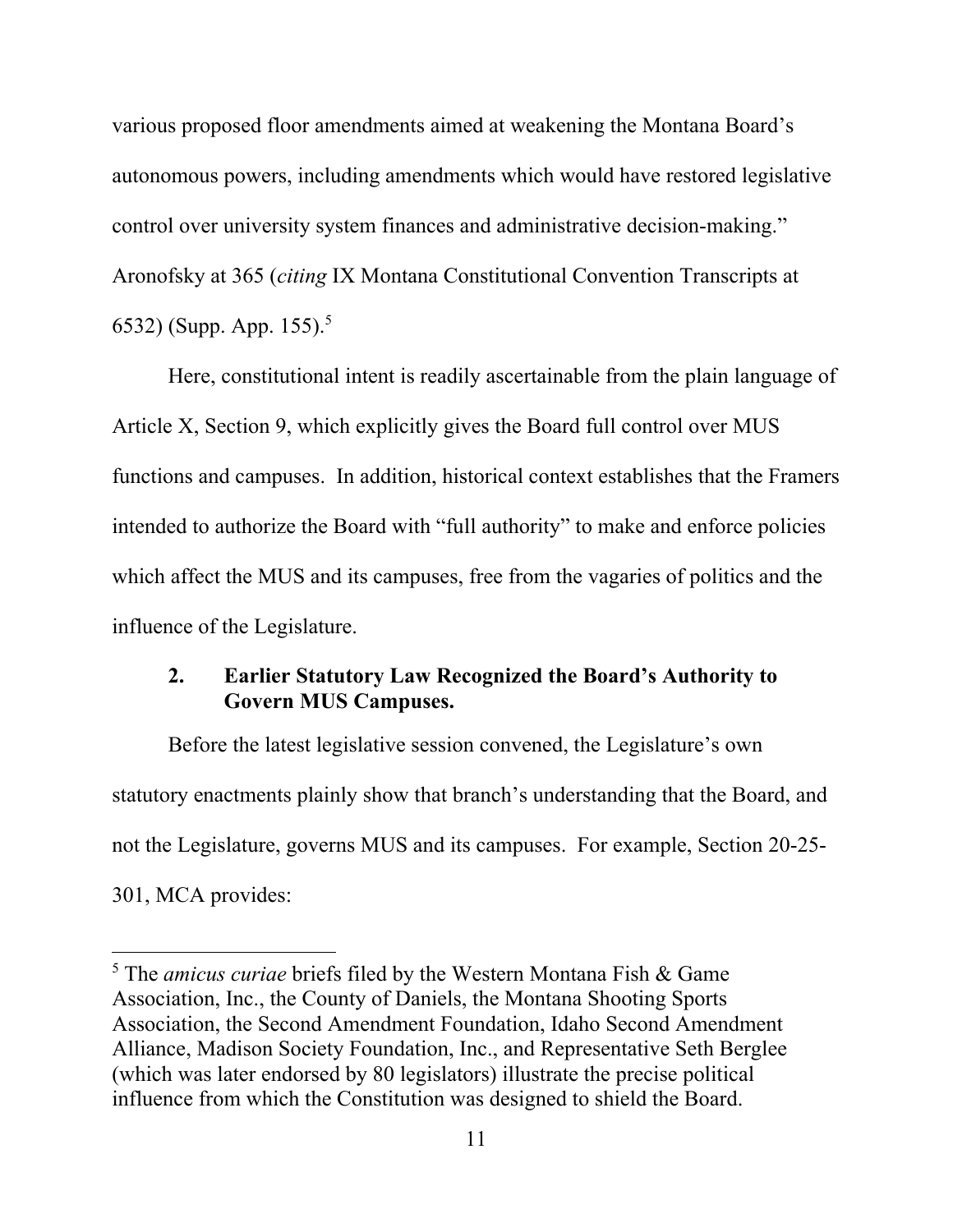Regents' powers and duties. The board of regents of higher education shall serve as regents of the Montana university system, shall use and adopt this style in all its dealings with the university system, and:

(1) must have general control and supervision of the units of the Montana university system, which is considered for all purposes one university;

(2) shall adopt rules for its own government that are consistent with the constitution and the laws of the state and that are proper and necessary for the execution of the powers and duties conferred upon it by law;

(3) shall provide, subject to the laws of the state, rules for the government of the system. . . .

This statutory recognition of the Board's power, like the constitutional grant,

is compulsory, not permissive. The Board "must have" general control and

supervision and "shall adopt rules for its own government," which are consistent

with the Montana Constitution. § 20-25-301, MCA. Indeed, the Legislature has

long recognized that the Board is the appropriate body to determine firearms policy

on campuses. Decades ago, the Legislature enacted § 20-25-324, MCA, which

provides:

**Firearms**. Security guards who have successfully completed the basic course in law enforcement conducted by the Montana law enforcement academy may carry firearms *in accordance with policies established by the board of regents after consulting with the student body government* at the unit of the university system affected by the regents' policy.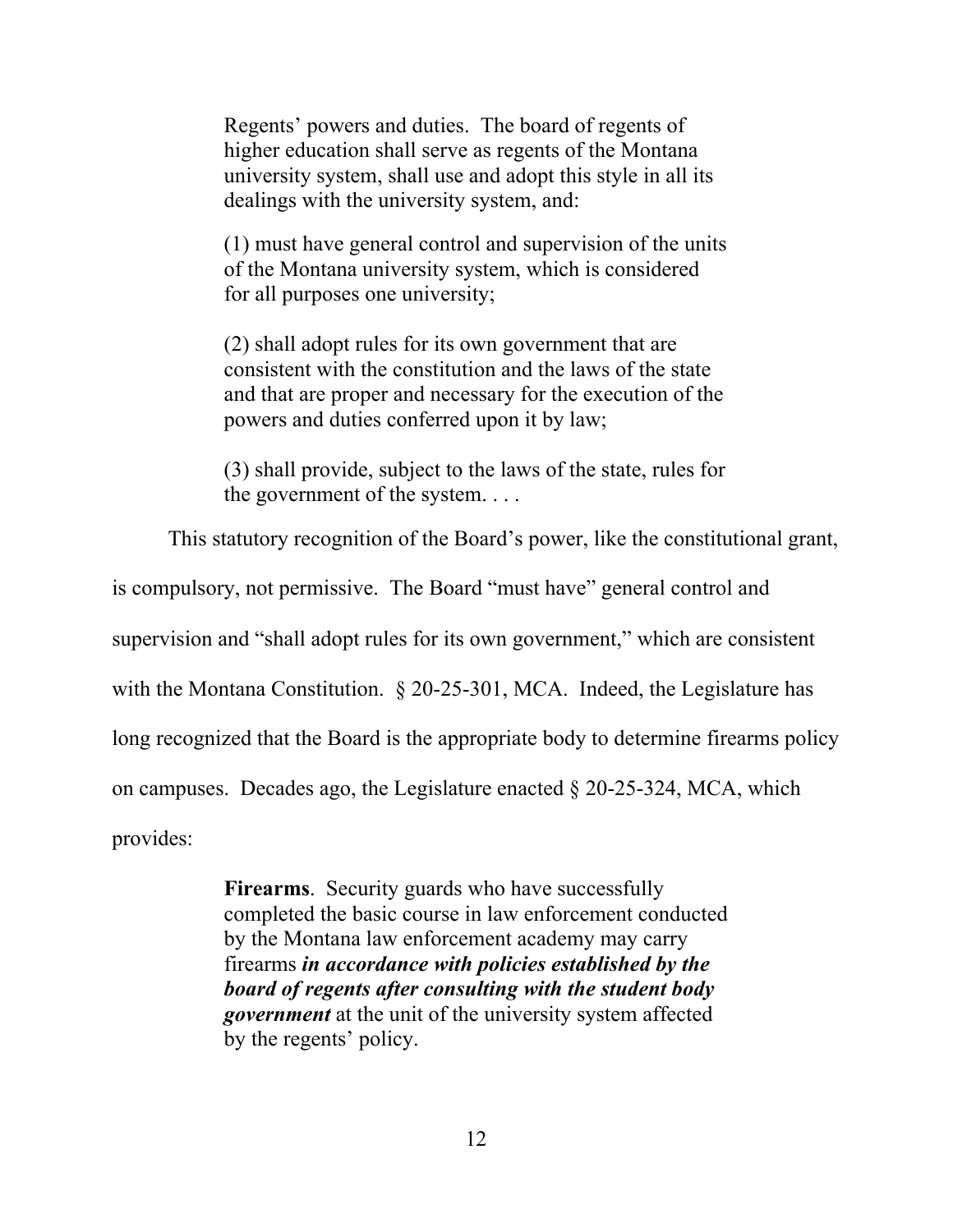(Emphasis added). In this statute, the Legislature acknowledged not only the Board's primary authority to regulate firearms on campus, but also acknowledged that the processes used by the Board – which include student input – are necessary in the unique setting of higher education.

Until the enactment of HB 102, the Legislature also recognized the Board's authority to regulate firearms on its campuses by excepting MUS campuses from open carry laws. § 45-3-111, MCA. In fact, in that statute enacted in 2009, the Legislature acknowledged "the authority of the board of regents or other postsecondary institutions to regulate the carrying of weapons . . . on their campuses."  $\S$  45-3-111(3), MCA.<sup>6</sup> A decade later, the Legislature has changed its position regarding the Board's authority over regulation of firearms. In HB 102, the Legislature declares in a "finding" that the Constitution does not vest such authority in the Board. (Supp. App. 018-19). The Framers of the Constitution insulated the Board from exactly this type of political vagary – the political change of views regarding the established lines of authority.

<sup>&</sup>lt;sup>6</sup> The State contends that the Legislature can "modify or withdraw the power so granted" by  $\S$  45-3-111(3), MCA (State Brief, p. 30), but the Legislature did not grant this authority to the Board, it simply acknowledged and reiterated the Board's constitutional grant of authority in Article X, Section 9.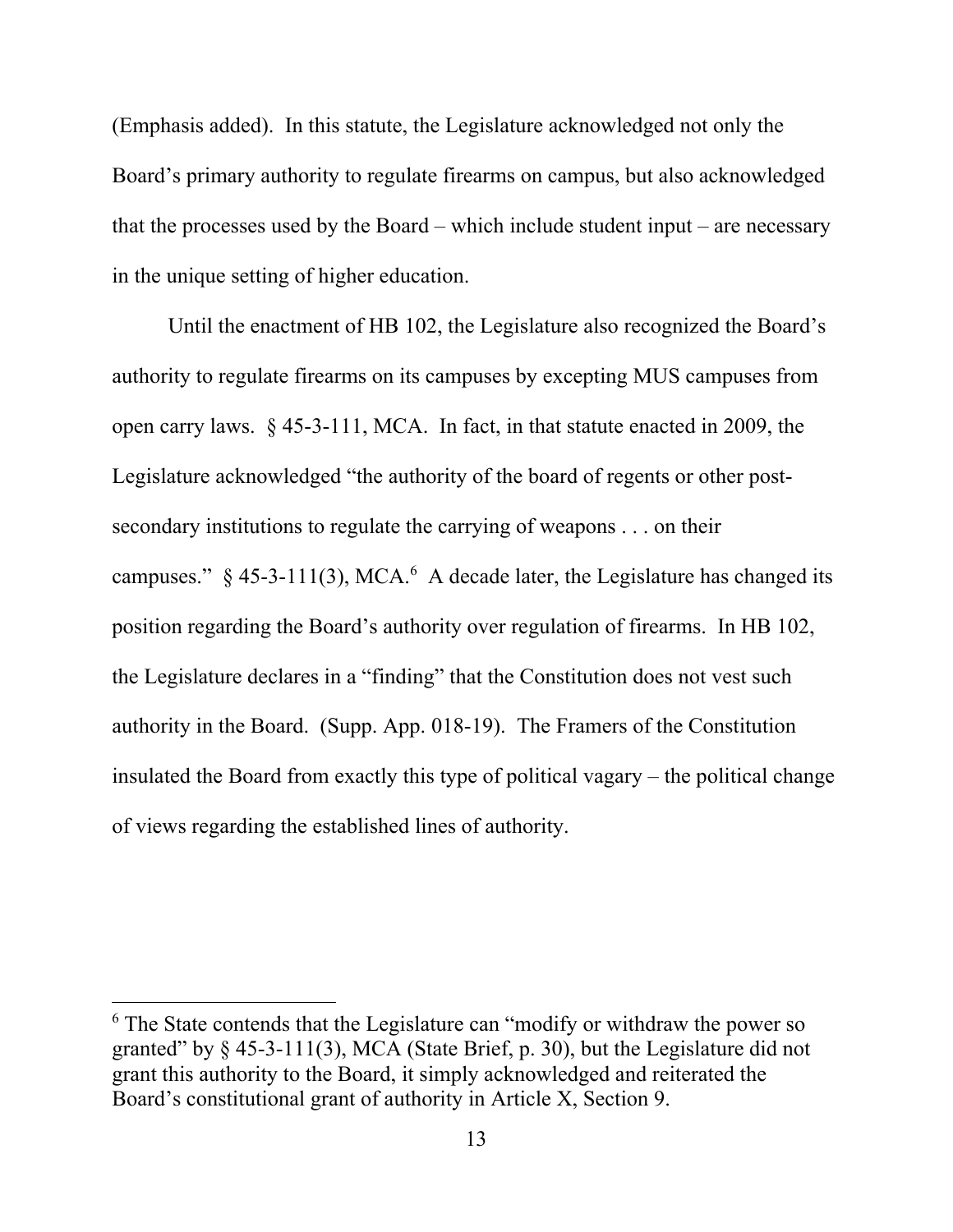## **3. The Constitutional Grant of Authority to the Board Necessarily Includes the Regulation of Firearms Within the MUS and on its Campuses.**

The State asserts that "the Board's authority is limited to academic, administrative, and financial matters." (State Brief, p. 16). In actuality, the Board's "full" authority extends to all things necessary and proper to the exercise of the Board's constitutional authority. *Sheehy*, ¶ 29. Just as importantly, even if the Court were to adopt the State's impermissibly narrow reading of "full authority," the Board's creation of firearm policy would still fall within the Board's authority on academic, administrative, and financial matters – authority the State concedes the Board holds.

# a. Supervision, Coordination, Management, and Controls Include the Regulation of Firearms by the MUS and on its Campuses.

"Implied in the Board of Regents' broad powers to 'supervise, coordinate, manage, and control the [MUS],' is the power to do all things necessary and proper to the exercise of its general powers. . . ." *Sheehy*, ¶ 29 (*citing State ex rel. Veeder v. State Bd. of Educ.*, 97 Mont. 121, 133-34, 33 P.2d 516, 522 (1934)). Montana statutory law recognizes and requires that the Board must "control and supervise" the units of the system. § 20-25-301, MCA. Control and supervision of college campuses necessarily requires the Board to control and supervise campus firearm policies.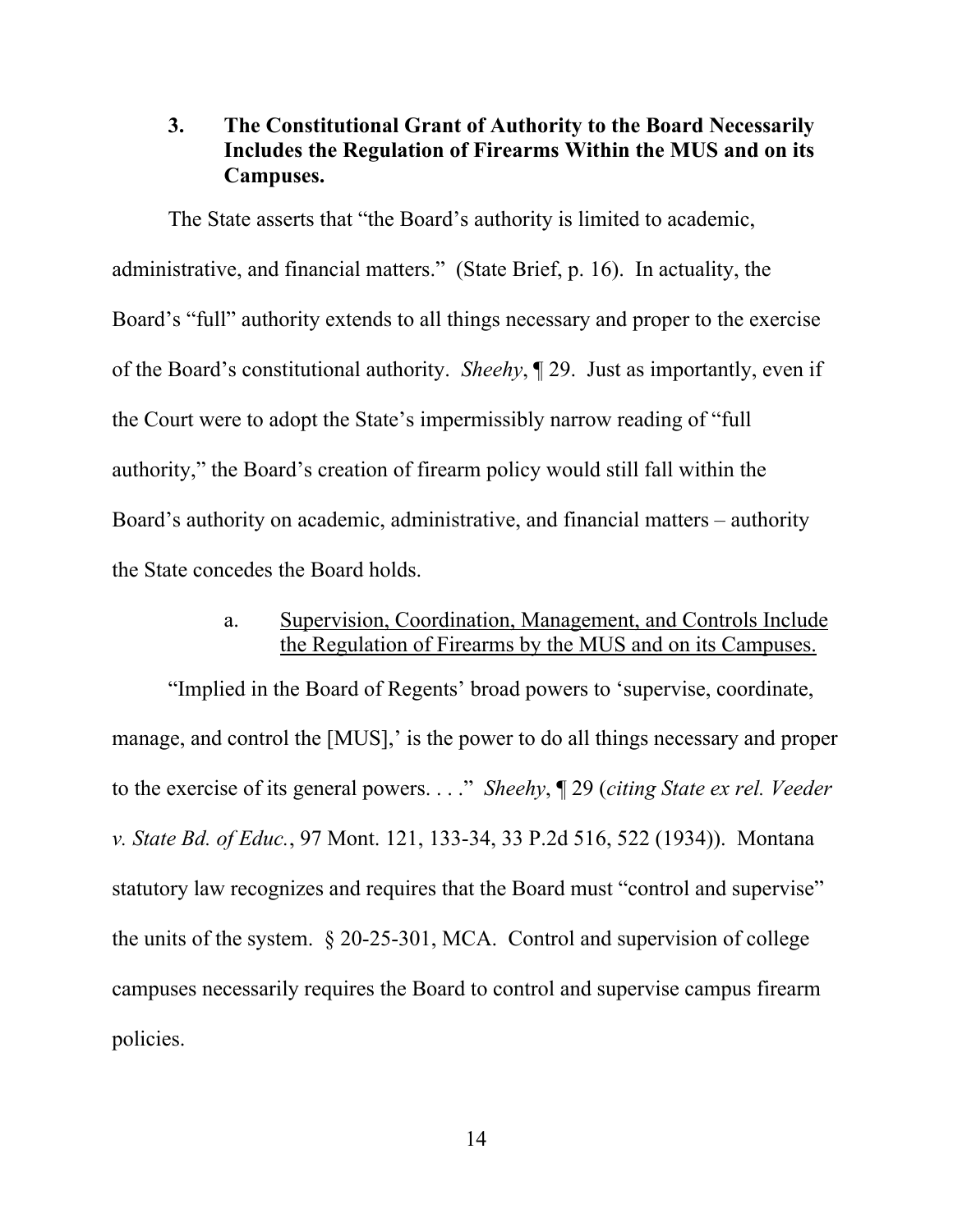This Court has acknowledged and defined the Board's "full authority" in three cases – *Judge*, *Duck Inn*, and *Sheehy.* The State attempts to narrow the holdings of all three cases, arguing that the Board's constitutional authority is limited to "academic, administrative, and financial matters." (State's Brief, p. 16). In doing so, the State ignores the plain language of the Constitution and the Court's reasoning in *Judge, Duck Inn,* and *Sheehy*. Although all three cases involved disputes that related to funding for the MUS, in none of them did the Court state or imply that the Board's constitutionally-vested "*full* power, responsibility, and authority to supervise, coordinate, manage and control the Montana university system," is instead a power *limited* to ensuring the "financial, academic, or administrative stability of the MUS" as the State would have it now. To the contrary, this Court in all three cases recognized that the Board is constitutionally vested with broad authority that necessarily includes, but is not limited to, ensuring financial, academic, and administrative stability. *See Sheehy*, ¶ 29 ("Implied in the Board of Regents' broad powers to 'supervise, coordinate, manage, and control the [MUS],' is the power to do all things necessary and proper to the exercise of its general powers which would necessarily include support of a major financing source for the MUS" by Board members); *Duck Inn*, 285 Mont. at 525, 949 P.2d at 1182 ("Article X, Section 9 of the Montana Constitution expressly creates the board of regents as a constitutional entity and vests the government and control of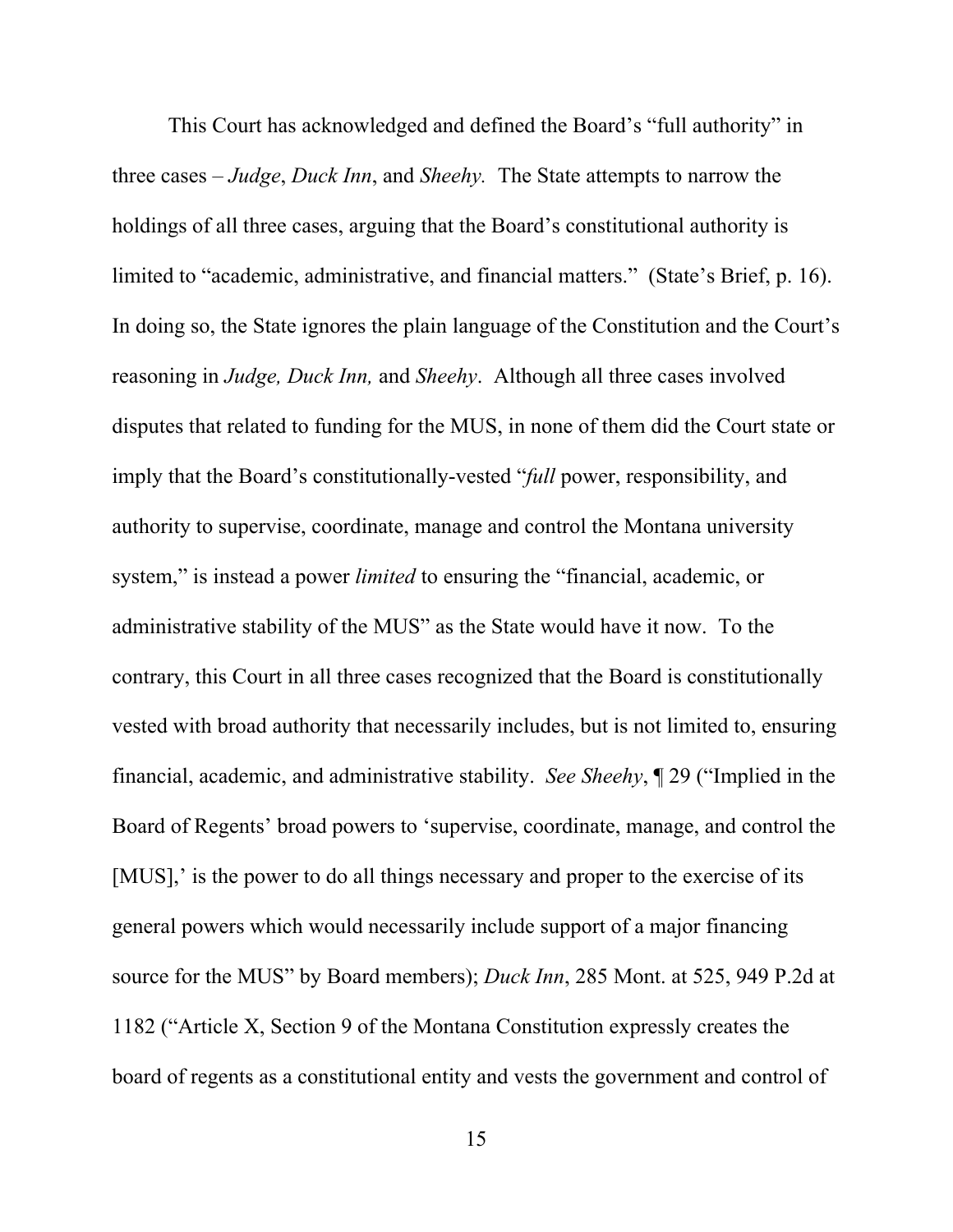the Montana university system therein."); *Judge*, 168 Mont. at 454 (concluding that "the Board of Regents is the competent body for determining priorities in higher education" generally, after noting that "[s]eemingly minor conditions [on funding] could ultimately affect academic, administrative and financial matters of substantial importance to the [MUS]"). Thus, this Court never attempted to narrow the scope of the Board's authority in any of these opinions, even though the factual circumstances of each – which involved funding for the MUS – provided an opportunity to do so. Nor should it do so now at the State's behest. The Constitutional Convention Delegates did not employ ambiguous or difficult terminology: full means full, not limited.

In addition to control and supervision, the Board is constitutionally directed to administer policies which affect MUS and its campuses. Mont. Const. Art. X, § 9. The Board, and not the Legislature, has established practices for administration of firearm policy, including the constitutionally required management. While the Legislature meets every other year, the Board meets six times a year, rotating among various campuses. The Board hires the Commissioner of Higher Education, who is charged with "execut[ing], administer[ing] and assur[ing] implementation of [Board policies]. (Board Policy 204.3). The Commissioner also must supervise and direct university presidents "with regard to the execution, administration, interpretation and implementation"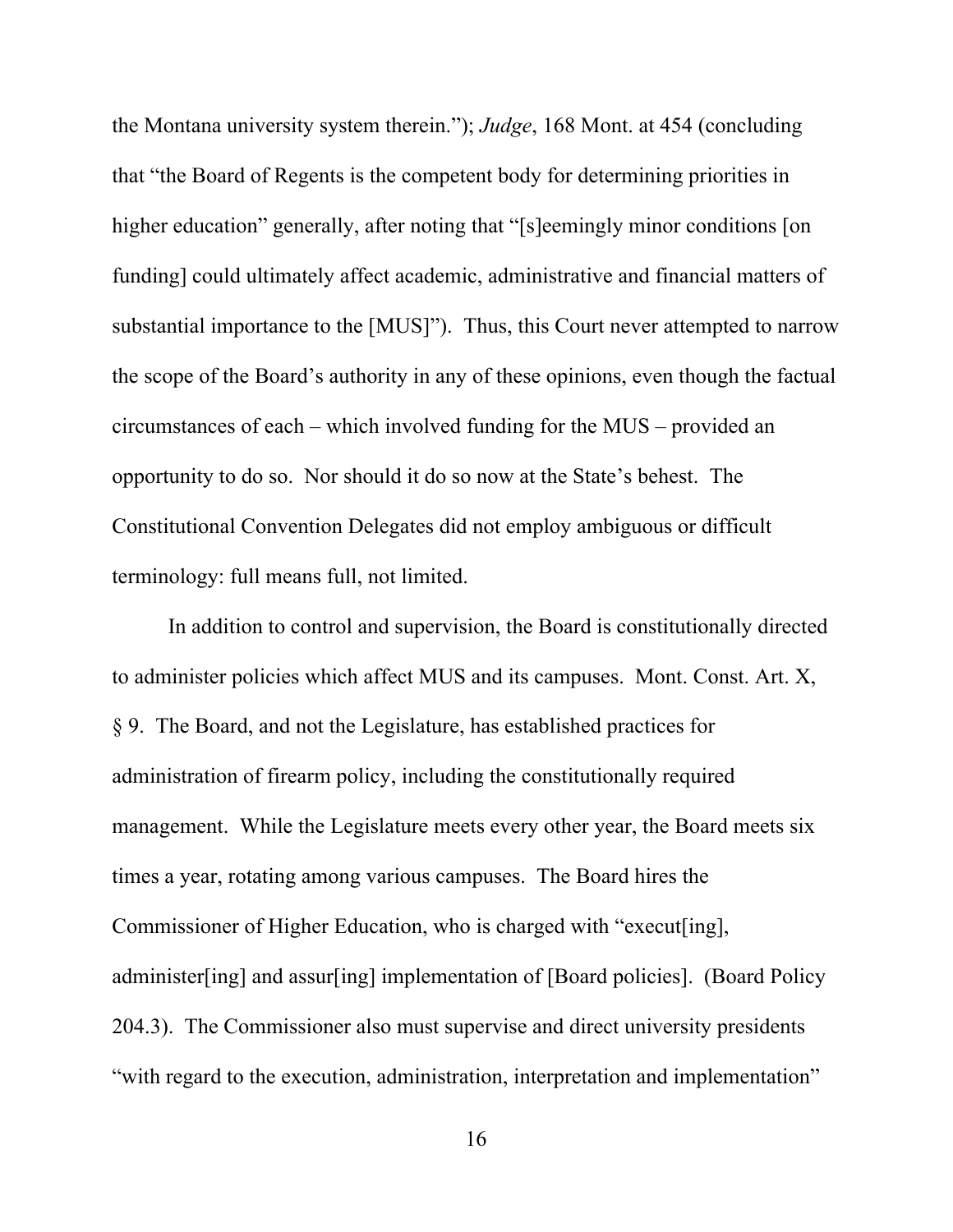of board policies. (Board Policy 204.3(2)). Presidents and chancellors, in turn, are vested with the responsibility of administering Board policies on each campus. (Board Policy 205.2). This established system of management allows the Board to administer policies on an ongoing and timely basis – a duty necessarily included in the Board's constitutional and statutory direction to manage the units of MUS.

The State asserts that HB 102 "removes existing regulations of firearms and makes the right to 'bear arms' the rule rather than the exception statewide, including on MUS campuses." (State Brief, p. 3). The Legislature, however, tailored the law specifically to regulate open carry and concealed carry on college campuses. Specifically, Section 4 of HB 102 removed MUS campuses from the exception to concealed carry, and Section 8 revised the existing "open carry law," § 45-3-111, MCA, for the sole purpose of deleting the prior MUS exception in the open carry law. Quite clearly, the Board cannot control and manage its campuses without the ability to set firearm policy for those campuses – including on-campus residences, classrooms, and public areas. These day-to-day issues are necessarily encompassed by the Montana Constitution's directive that the Board, and not the Legislature, supervises and controls MUS and its campuses. Far from claiming to be a "fourth branch" of government, as alleged by the State, the Board has not – and does not now – seek to extend its authority beyond the narrow constitutional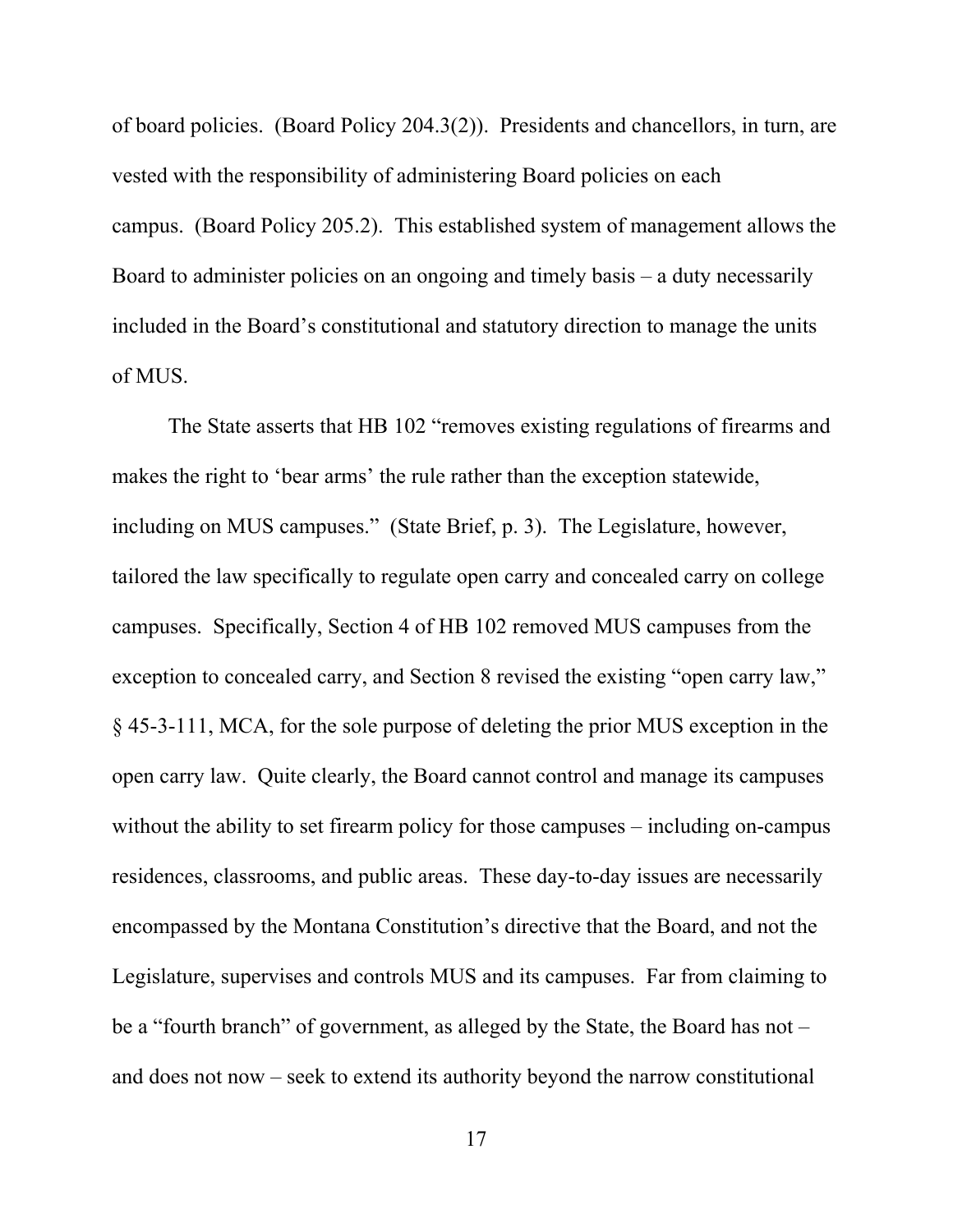boundaries of the MUS and its campuses.<sup>7</sup> Indeed, the Board asserts its constitutional authority to implement policy over approximately 1,695 acres constituting the MUS college campuses, and makes no attempt whatsoever to exert authority over the nearly 94 million acres inside Montana's borders that are not within the MUS.

Finally, the Constitution requires the Board to coordinate the units of the system. Firearm policy is not "one size fits all," but requires coordination among all the units of MUS – a responsibility specifically directed to the Board, not the Legislature. The MUS encompasses fourteen separate and disparate campuses. The size of each campus, the number of students residing on each campus, the amount of security available at each campus require overall coordination by the Board through its well-established system of management. The Board has delegated to the presidents, chancellors, and deans, "general control and direction of the police or security department of [the campuses] in accordance with the policies of the [Board]." (Supp. App. 027). In administering firearm policy, the Board is able – and constitutionally directed – to coordinate the policies at the

<sup>7</sup> *Amicus* Seth Berglee, whose brief was joined by 80 other legislators, similarly argues the district court's order granted the Board "unbridled autonomy." (*Amicus Curiae* Brief of Rep. Seth Berglee, p. 7). The Board does not argue it has unbridled autonomy. It does, however, have the constitutionally-vested "full power, responsibility, and authority to supervise, coordinate, manage and control the Montana university system."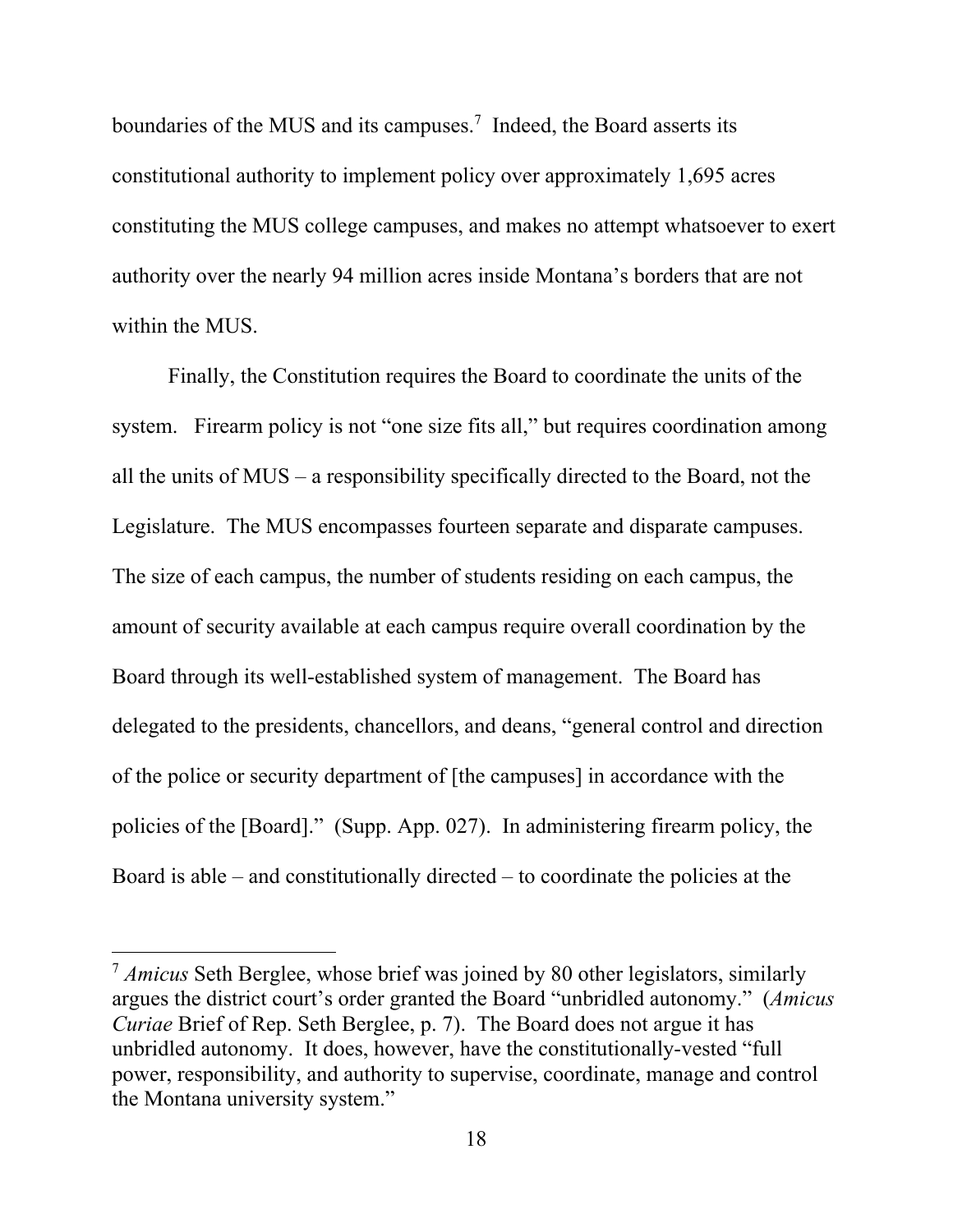various campuses. Flexibility is allowed, with each campus empowered to "establish regulations governing the transportation and storage of firearms on campus." (Supp. App. 027).

## b. The Board Must Manage and Control the Effect of Firearms Policy on the Financial Stability of MUS.

The creation and implementation of firearm policy on campuses further falls within the Board' authority to manage the financial stability of MUS – an area over which the State concedes the Board has constitutional authority. (State Brief, p. 16). This Court specifically has held that "[a]s prescribed by Article X, Section 9(2)(a), of the Montana Constitution, and § 20-25-301, MCA, [the Board] has not only the power, but also the constitutional duty to ensure the health and stability of the MUS." *Sheehy*, ¶ 29. This controlling authority establishes that "[o]bviously included in such duties is ensuring the financial stability of the MUS." *Id.* The State concedes that the Board has the power to regulate policy "related to the financial, academic, or administrative stability of the MUS," but claims that firearm policy is not related to finances. (State Brief, p. 17). To the contrary, because firearm policy has significant financial impact on MUS, creating such policy falls within the financial authority granted to the Board by the Constitution.

In enacting HB 102, the Legislature itself acknowledged that the new law would have significant financial implications for the MUS. In clear recognition of this reality, the Legislature allocated \$1,000,000 to the MUS to fund the initial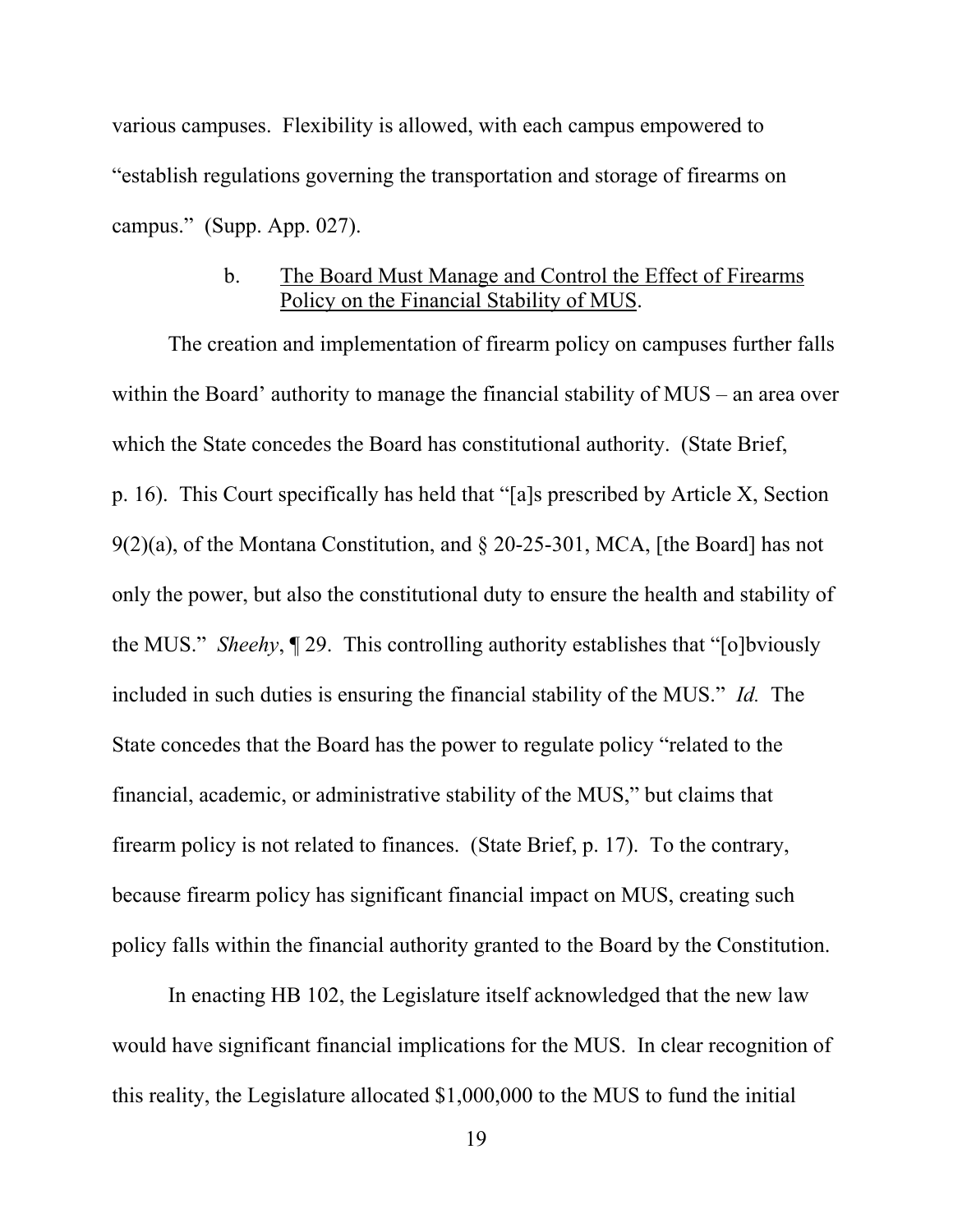implementation of the Act. (Supp. App. 031). Indeed, at the outset, implementation of HB 102 would require funds to create training programs, hire new employees, and other functions. (Supp. App. 199, ¶ 8). On an ongoing basis, HB 102's costs are unknown but would require continuing programs, employees, and performance of other functions, all of which demonstrate the regulation of firearms on campus necessarily fall to the Board's supervision, coordination, management, and control.

In addition to the cost of administering HB 102, the Board is constitutionally directed to consider the policy's effect on tuition revenue. Numerous public commenters, particularly parents, indicated that they will dis-enroll their students from MUS campuses if HB 102 is implemented. (Supp. App. 037-098; Supp. App. 199). Each student who withdraws represents a loss of up to four to five years of tuition to the institution and threatens the financial stability of MUS. Likewise, each prospective student who, because of HB 102, chooses to pursue higher education elsewhere implicates MUS financial stability.

Proffering yet another limitation on "full" that finds no support in the language of the Constitution or the Convention's history – much less the decisions of this Court – the State implies that only matters of the utmost financial significance are within the Board's constitutional grant of "full power, responsibility, and authority." (State Brief, p. 18). Binding precedent refutes this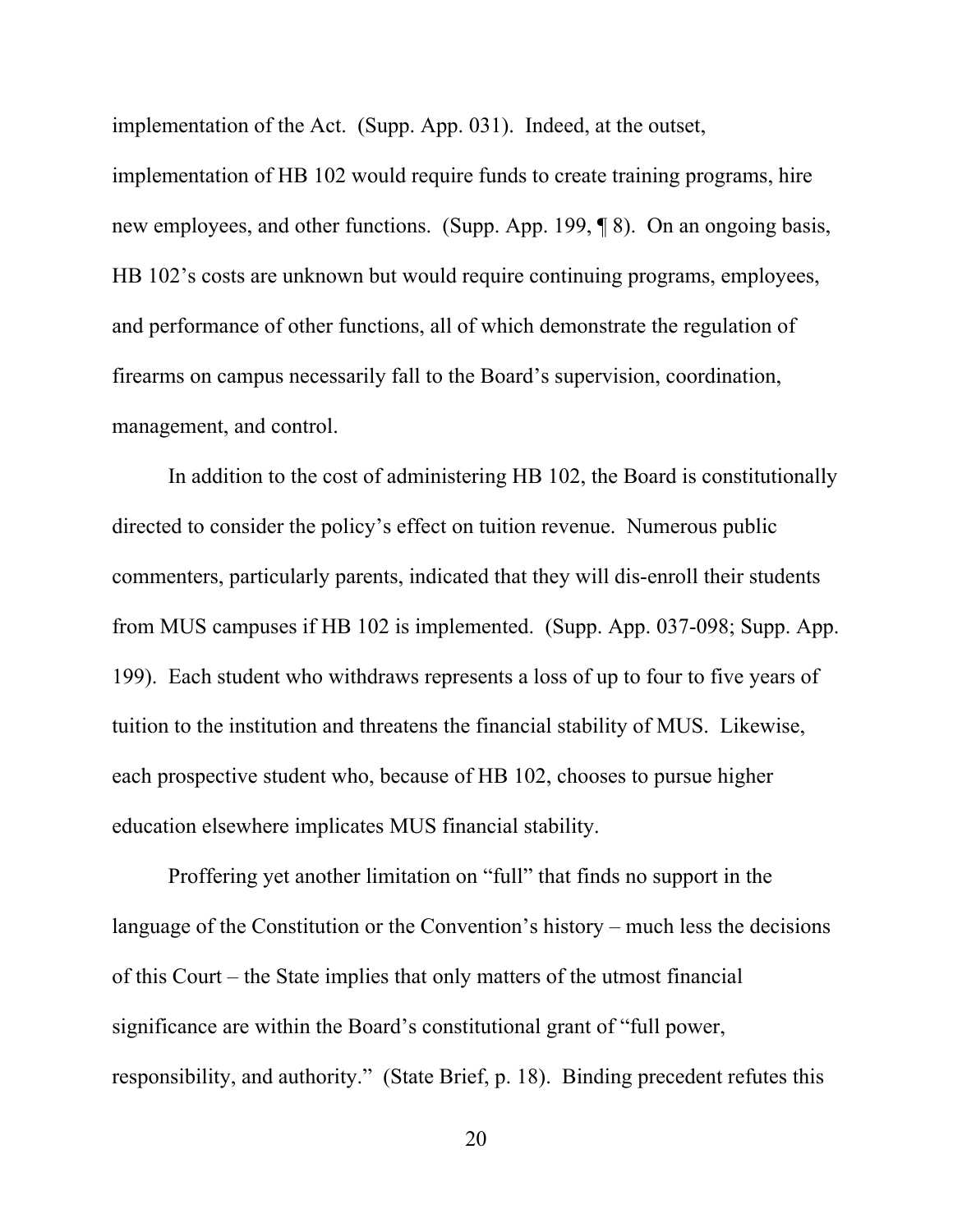argument. In *Judge*, the Legislature enacted a bill which required legislative approval of three salaries – the two presidents of the universities and the commissioner of higher education. While the amount of money at issue was relatively small, this Court noted that "seemingly minor conditions could ultimately affect academic, administrative and financial matters of substantial importance to the system." *Id.* at 454, 543 P.2d at 1335. Through its established processes including public meetings, the Board has established that firearm policy could ultimately affect academic, administrative and financial matters of substantial importance to the system. (Supp. App. 198, ¶¶ 6-20).

The legislative record also establishes that the initial financial consequences to MUS of HB 102 starts at implementation costs of \$1,000,000. The actual financial costs, which likely include loss of tuition revenue, are unknown. The Legislature has no process to ascertain the financial effect of HB 102 on MUS and its institutions. Moreover, the Legislature, which meets every two years, is not designed to accommodate the public's right to know and right to participate regarding campus issues. The Board, pursuant to its constitutional and statutory obligation to govern the MUS, has an established process, which includes input from students, parents, student governments, faculty senates, employee organizations, and the public. Via the constitutional grant of power, the Board is thus intentionally and uniquely positioned, as envisioned by the framers of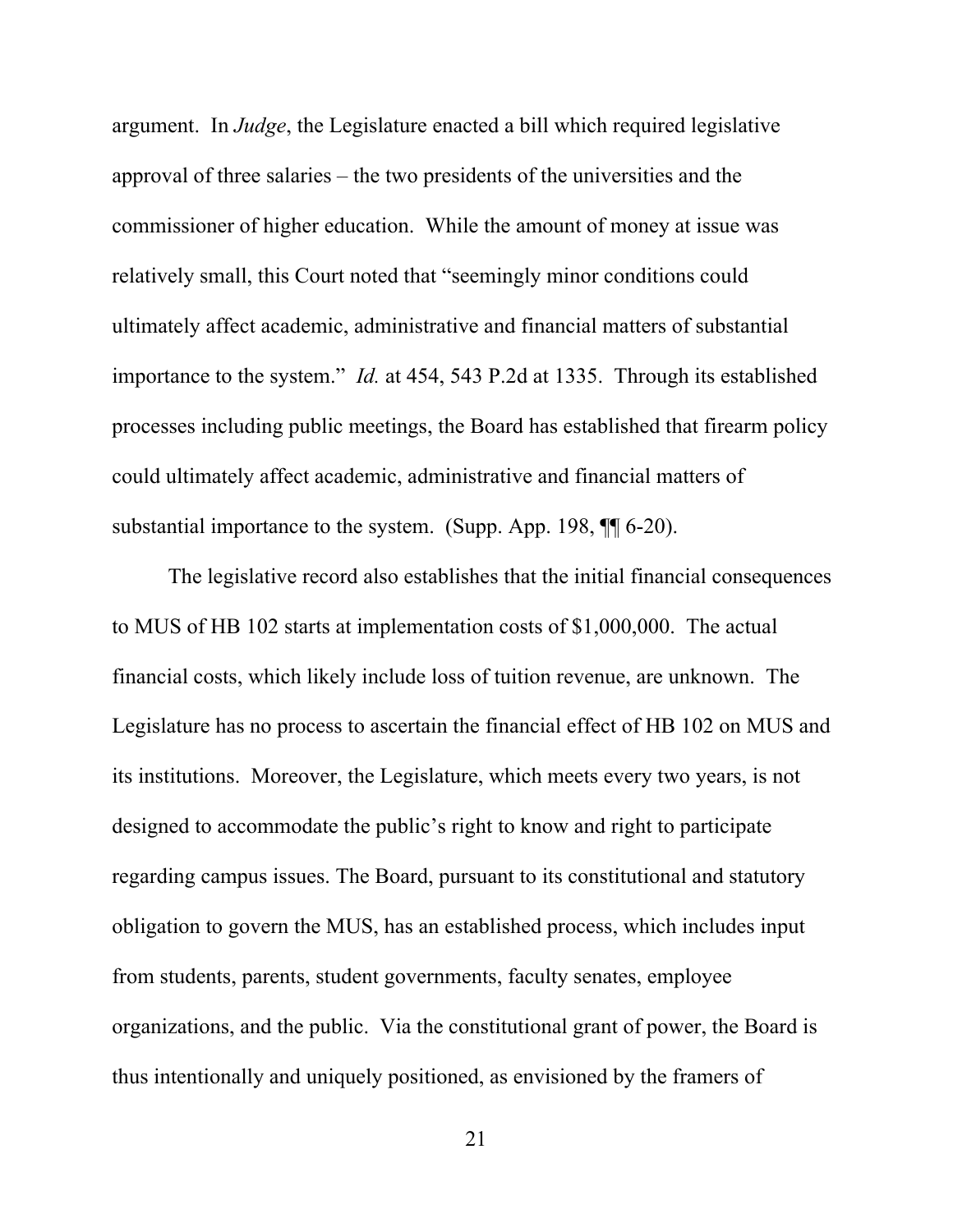Montana's Constitution, to determine, with the benefit of public comment, issues related to the health and safety of MUS campuses.

*Judge* also establishes that the Board's full authority extends to issues affecting the ability to recruit and retain personnel. In *Judge*, employment of key personnel was at issue, and the Court held that "control over college president salaries is not a 'minor' matter. It does dictate university personnel policy." *Id.*  As stated by numerous public commenters at the Board's public meetings, firearm policy on each campus affects MUS personnel, both in day-to-day jobs and in contracting. (Supp. App. 198, ¶¶ 16, 17, 19). Given the Court's acknowledgment in *Judge* that the Board's full authority extends to personnel matters, it is impossible to conclude that control over of firearm policy on campuses – which affects students, personnel, and administration on a day-to-day basis – are not also within the Board's authority.

Controlling authority establishes that the Board, and not the Legislature, shoulders the responsibility for the financial health of the MUS. "Implied in the Board of Regents' broad powers to 'supervise, coordinate, manage, and control the [MUS],' is the power to do all things necessary and proper to the exercise of its general powers. . . ." *Sheehy*, ¶ 29. Because firearm policies impact the financial health of the MUS and its institutions, the Board has "full authority" to create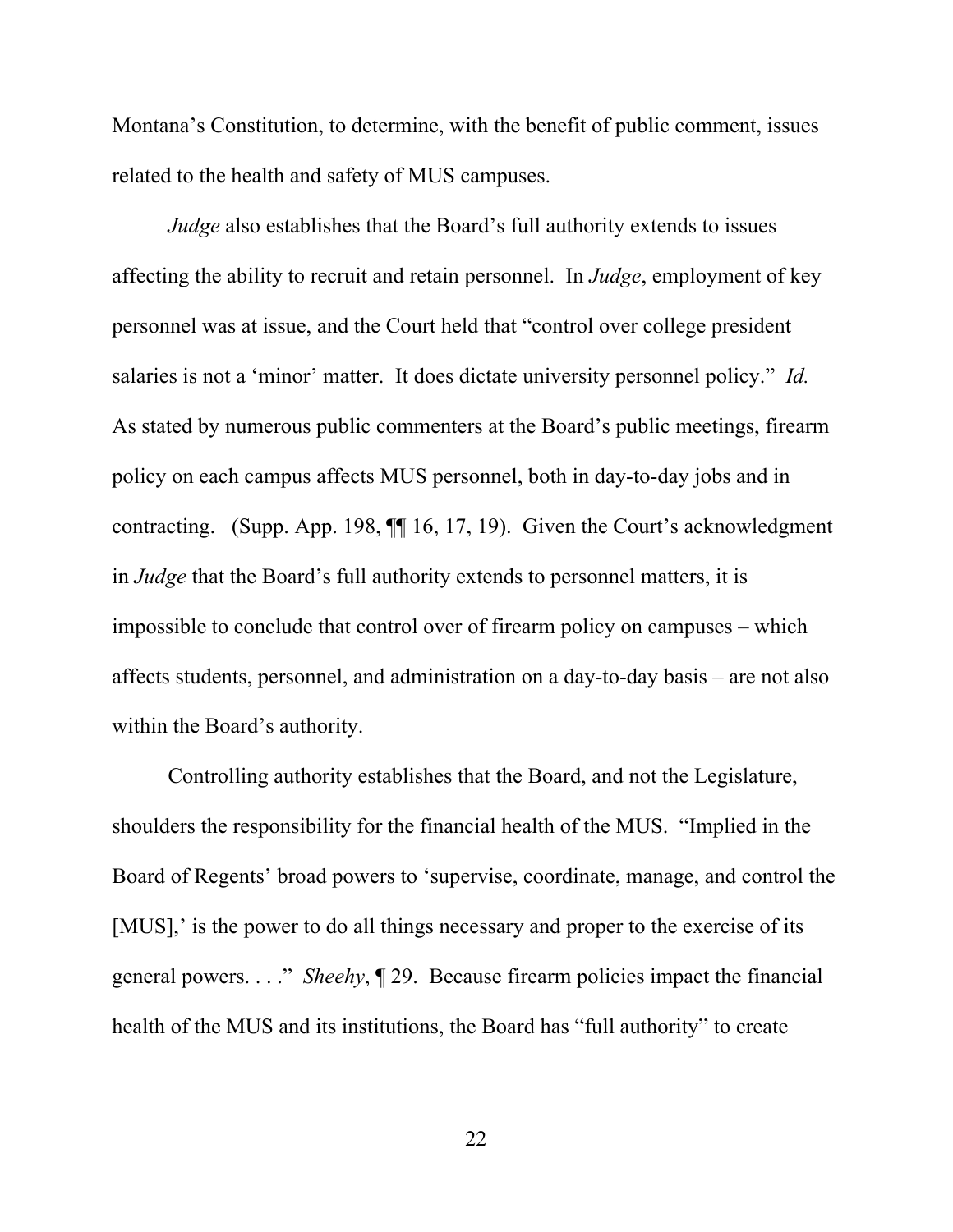firearm policy for MUS and its campuses. Indeed, the State concedes as much. (State Brief, p. 16).

# c. The Board Must Protect the Safety and Health of Students, Personnel, and Visitors on Campus.

The Board has the constitutional authority, and also the duty, to "ensure the 'health and stability of the MUS.'" *Sheehy*, ¶ 29). Student safety is an integral part of the Board's constitutional directive to create a safe and healthful learning environment. Moreover, this Court has recognized, in the wake of a shooting on non-MUS Carroll College's campus, that colleges owe "a duty to provide reasonable security and a reasonably safe place to work . . . which may include the duty to warn." *Peschke v. Carroll College*, 280 Mont. 331, 337-38, 929 P.2d 874, 878 (1996). While the Legislature claims the right to apply statewide firearm policy to the MUS, the Legislature does not and cannot relieve the Board of its responsibility to provide the safest and most healthful learning environment possible on MUS campuses on a day-to-day basis.

Suicide presents a specific safety risk which is unique to college campus populations. Regent Rogers testified to the many commenters who "raised concerns about how the presence of firearms on campus could impact suicide rates and expressed fear that young adults, already a high-risk population for suicide, would now have easier access to lethal firearms." (Supp. App., ¶ 20). Suicide remains the second leading cause of death for 15- to 24-year-olds. (BOR Prelim.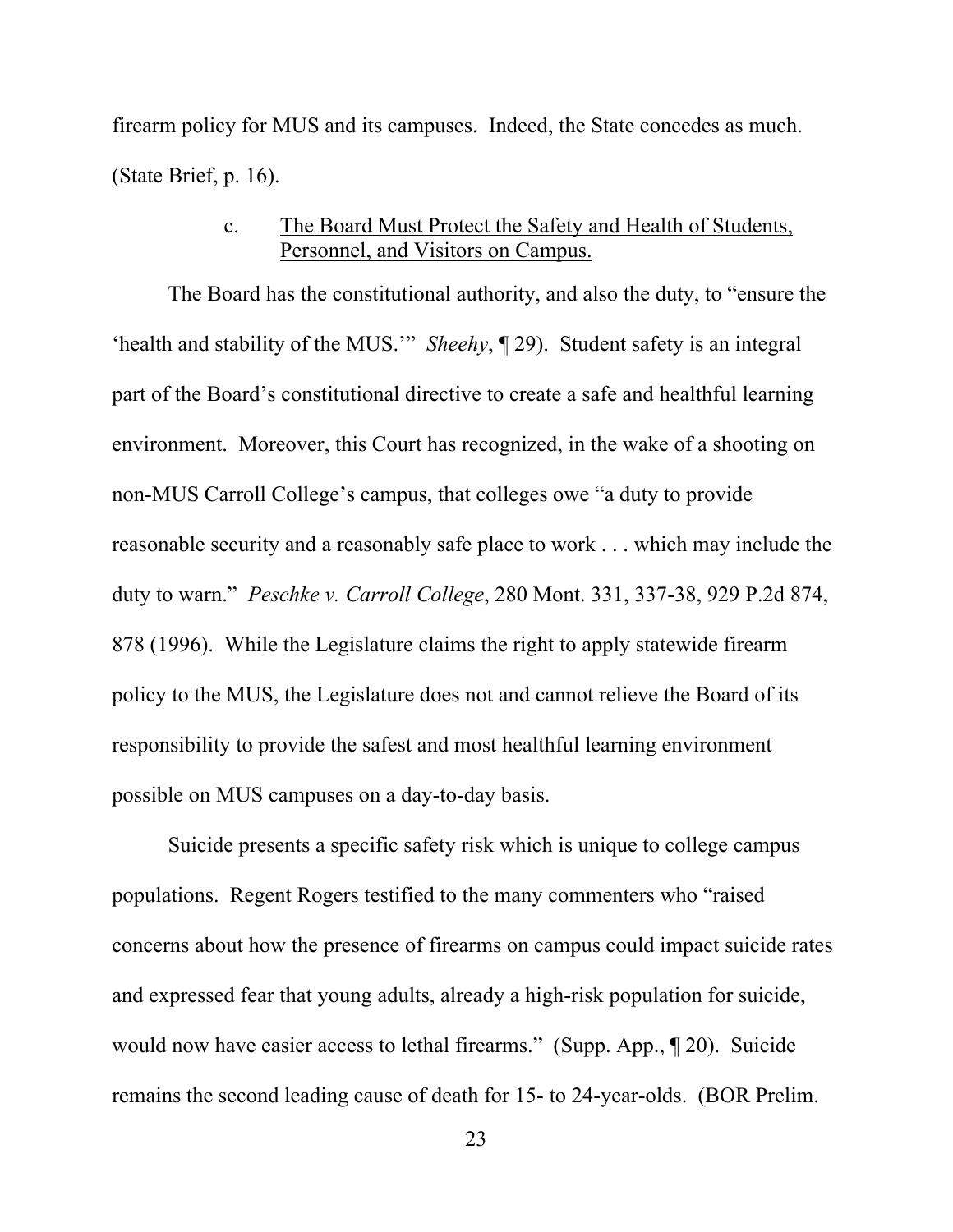Inj. Reply, Dkt. 14, Ex. 6, p. 1). Over 40% of the students accessing Counseling and Psychological Services at MSU-Bozeman have seriously considered suicide. *Id.*

Years ago, the Board initiated a suicide prevention initiative, and formed a Suicide Prevention Task Force to protect students in the MUS. The work of the Task Force and its campus affiliates is summarized in public comment provided by Betsy Asserson, Director of Counseling and Psychological Services at Montana State University, and Brian Kassar, Suicide Prevention Coordinator. (BOR Prelim. Inj. Reply, Dkt. 14, Ex. 6). They report that "reducing access to lethal means is a supported best practice for suicide prevention. . . ." (BOR Prelim. Inj. Reply, Dkt.

14, Ex. 6, p. 1). This best practice for college campuses is based on concrete data:

Over the last five years, firearms have been the most used means for completed suicides by students on our campus. A key component of the MUS suicide prevention plan is to reduce access to lethal means . . . for the majority of people who attempt suicide, the time that passes between decision to attempt suicide and suicidal action is brief: 24% move from decision to action in 5 minutes or less and 46% in one our hour less. Most people who use a firearm during a suicide attempt die because of the lethality of firearms. In Montana, 86% of gun deaths are suicides, and Montana's firearm mortality rate is 2-5X higher than states with enhanced firearm safety laws.

(BOR Prelim. Inj. Reply, Dkt. 14, Ex. 6, p. 1).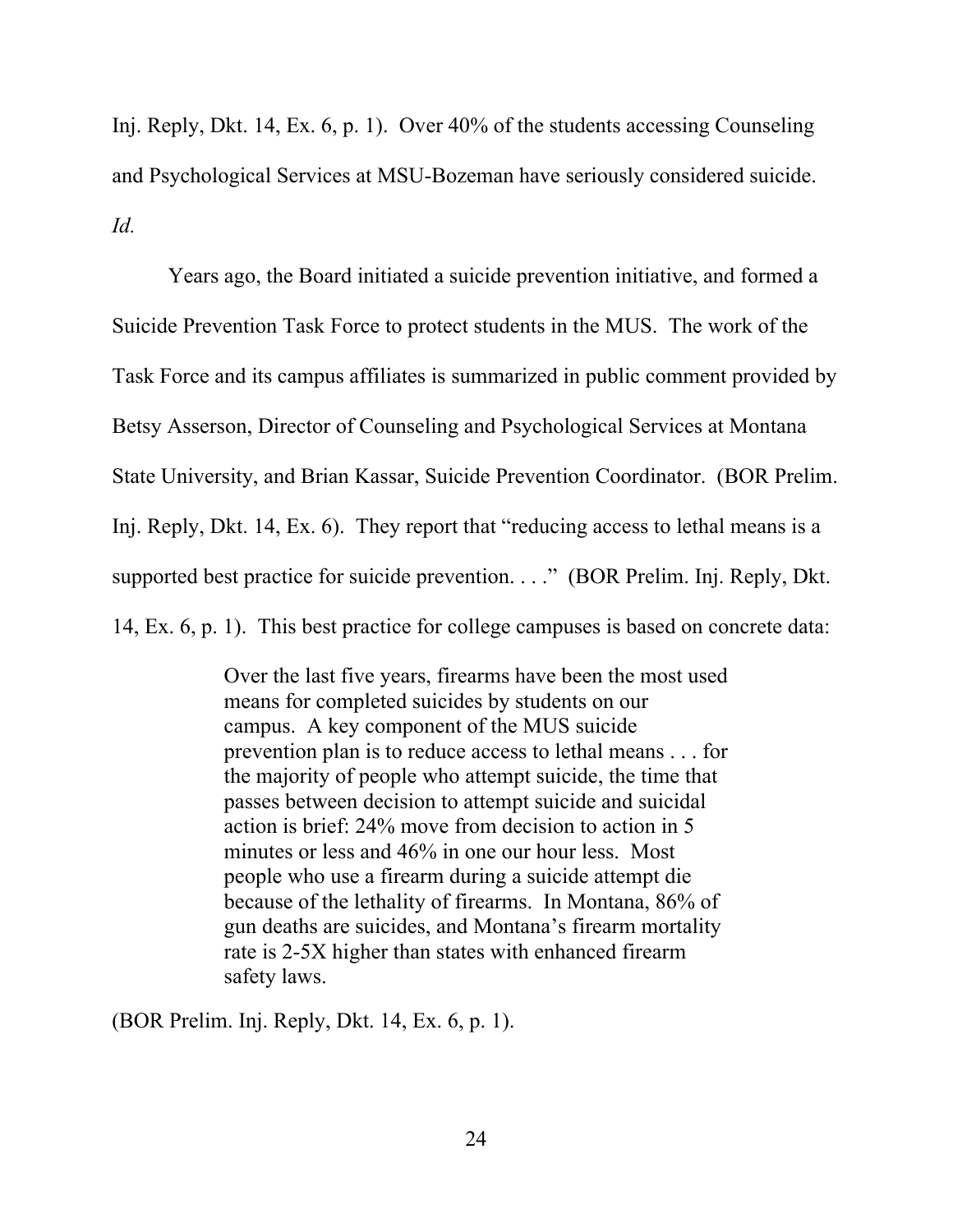Suicide is a serious safety risk on campuses and addressing that risk in firearm policy is part of the Board's constitutional directive to provide a healthful learning environment. It is only one of the safety concerns which the Board must address in crafting firearm policy in furtherance of its constitutional directive to manage the units of the MUS. The Board also must consider crime, available security services, dormitory safety, impact on enrollment, recruitment and retention of faculty and staff, and a myriad of other interrelated issues that impact the constitutionally recognized "unique character of the college and university" system. 2 Montana Constitutional Convention at 736.

## **B. THE BOARD'S FULL POWER OVERRIDES ANY LEGISLATIVE AUTHORITY WITH RESPECT TO THE MANAGEMENT, SUPERVISION, AND CONTROL OF THE MUS AND ITS CAMPUSES.**

# **1. The Legislature Cannot Rely on its Police Power to Infringe upon the Board's Exclusive Authority to Control the MUS and its Campuses.**

In enacting HB 102, the Legislature announced a purpose to "enhance the safety of the people by expanding their legal ability to provide for their own defense by reducing or eliminating government-mandated places where only criminals are armed and where citizens are prevented from exercising their fundamental right to defend themselves and others." (State Brief, p. 3, HB 102, ¶ 1). Based on this statutory wording, the State contends that HB 102 "is a public safety law situated within the broad police power." (State Brief, p. 16). The police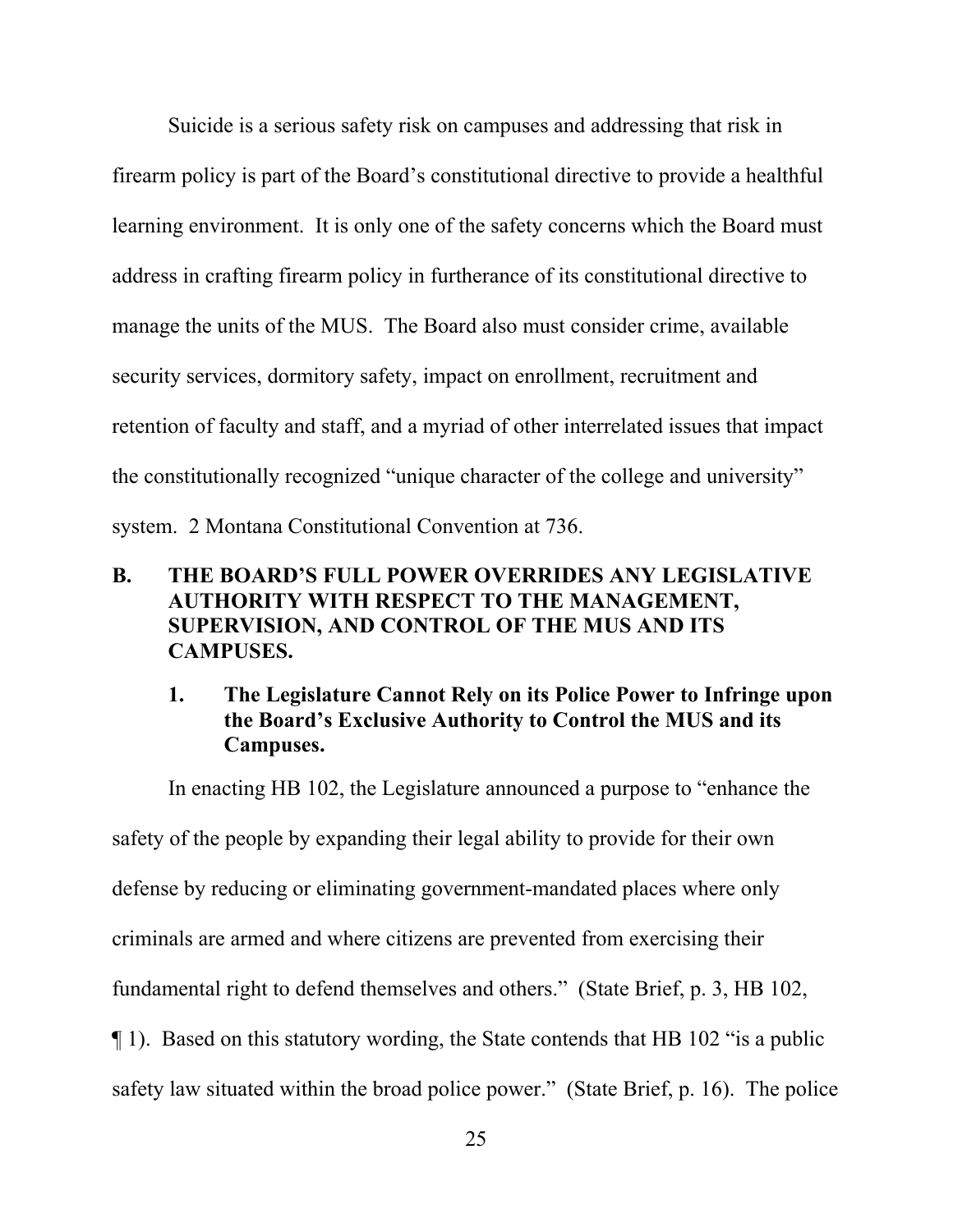power encompasses measures which are "appropriate or needful for the protection of the public morals, the public health, or the public safety." *State v. Gateway Mortuaries*, (1930), 87 Mont. 225, 287 P. 156, 159 (*citing Mugler v. Kansas*, 123 U. S. 623). The State asserts that "the framers never intended the Board to have plenary authority over this type of regulation, to the extent it impacted university life." (State Brief, p. 16). The State is wrong; the Constitution governs, even in the area of police powers. *Id.* Although the police power rests primarily with the Legislature, there are limits to the police power "beyond which legislation cannot rightfully go." *Id.* While statutes are presumed to be valid, "the courts must obey the constitution rather than the lawmaking department of government, and must, upon their own responsibility, determine whether, in any particular case, these limits have been passed." *Id.* (*citing Marbury v. Madison*, 5 U.S. (1 Cranch) 137, 2 L. Ed. 60 (1803)).

Here, Montana's constitution vests the "government and control" of the MUS in the BOR, and the Board has the "full power and responsibility" to control and manage the campuses. The Legislature may not impede the Board's constitutional authority with respect to campuses, even in the exercise of police powers, because the Legislature must comport with the constitution. The State's argument fails because HB 102 – and the legislative change in position regarding the Board's authority over firearm policy on campuses – is contrary to the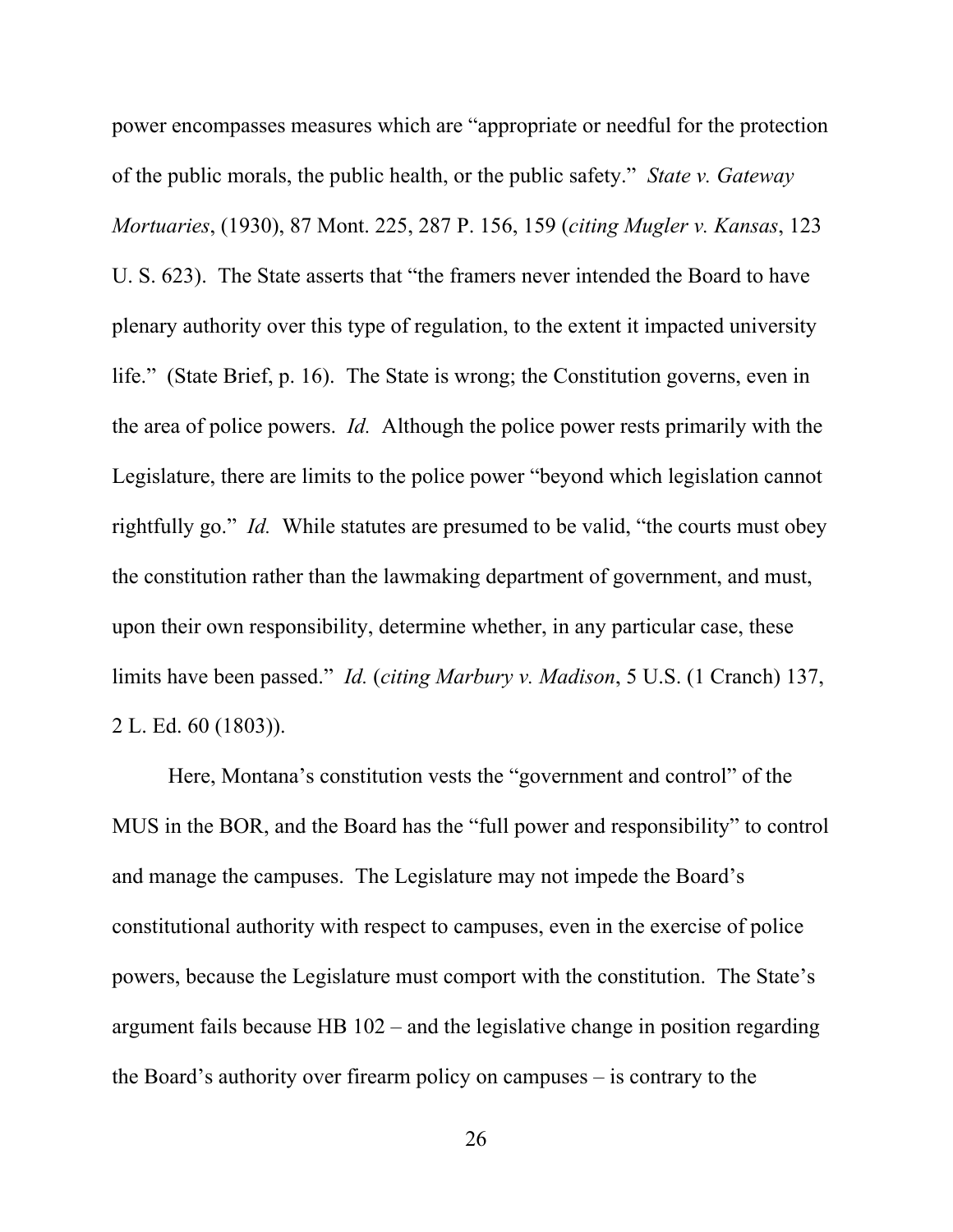"constitutional directive" contained in Article X, Section 9. *Mountain Water*, ¶ 25. The Constitution directs the Board, not the Legislature, to exercise "full power, responsibility and authority" to "supervise, coordinate, manage, and control" MUS and its campuses.

Moreover, the Legislature has conceded by exempting some places from open and concealed carry – like schools and courts – that the safety issues associated with the carrying of firearms in certain locations are subject to disagreement. The Board, pursuant to its "full power" to "supervise, coordinate, manage and control" MUS, has the authority to determine whether it is in the best interest of the safety and health of MUS campuses to arm individuals on campus with firearms to defend themselves against potential armed criminals, or whether, *inter alia*, granting increased access of firearms to young adults, a population already at high risk for suicide, presents a greater safety and health risk. Under Montana's constitutional structure, it is the Board, with input from the public, not the Legislature, that must weigh and decide these issues for the MUS.

The State cites to other laws, not at issue in this proceeding, in an effort to establish that because the State may have regulated the MUS in other ways, the Board's authority is limited here. (State Brief, p. 26). For example, the State argues that the Legislature, not the Board, regulates, *inter alia*, the age of consent on college campus, the legal drinking age, required contributions to teacher's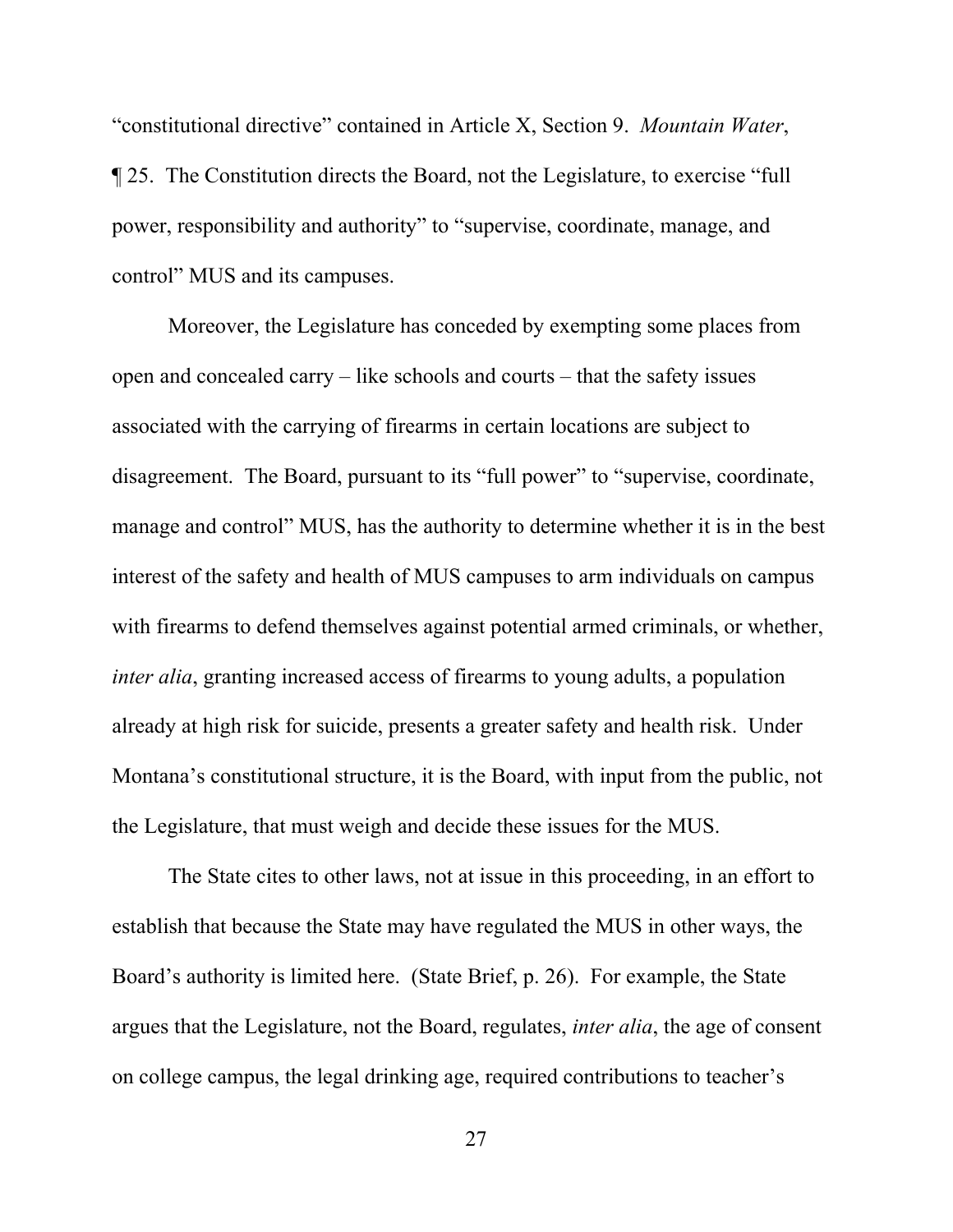retirement system, and student government funding.<sup>8</sup> (State Brief p. 26). The State's argument fails to recognize that there is a significant difference between the Board implementing safeguards on MUS campuses in coordination with general laws the Legislature has passed, and the Legislature invalidating or undermining campus-specific safety measures the Board has enacted. The Board has full authority to allow the units it governs to implement further restrictions to ensure the safety and health of the MUS units' students, faculty, administrators, and staff. For example, contrary to the State's argument,<sup>9</sup> the Board has long allowed various units of the MUS to determine their own policies governing the use and possession of alcohol on campus. *See* BOR Policy 503.1 ("Legal consumption by students in student living quarters shall not interfere with the rights of other residents and their guests or cause the normal operation of residence halls/student housing to be disrupted."). The University of Montana Student Housing Handbook (2020-2021) states that the residents over the age of 21 "may not consume alcohol in the presence of those under the age of 21, including roommates." (BOR Reply Brief in Support of Motion for Summary Judgment, Dkt. 88, Ex. A, pp. 13-14).

<sup>&</sup>lt;sup>8</sup> The district court correctly pointed out that three of the statutes cited by the State in support of this argument (§ 20-25-513, MCA; § 20-25-515, MCA and § 20-25- 603, MCA) were originally enacted under the 1889 Montana Constitution where the BOR was subject to "legislative devise." (App. E, 018).

<sup>9</sup> And, also contrary to the argument made by *amicus curiae* Representative Seth Berglee.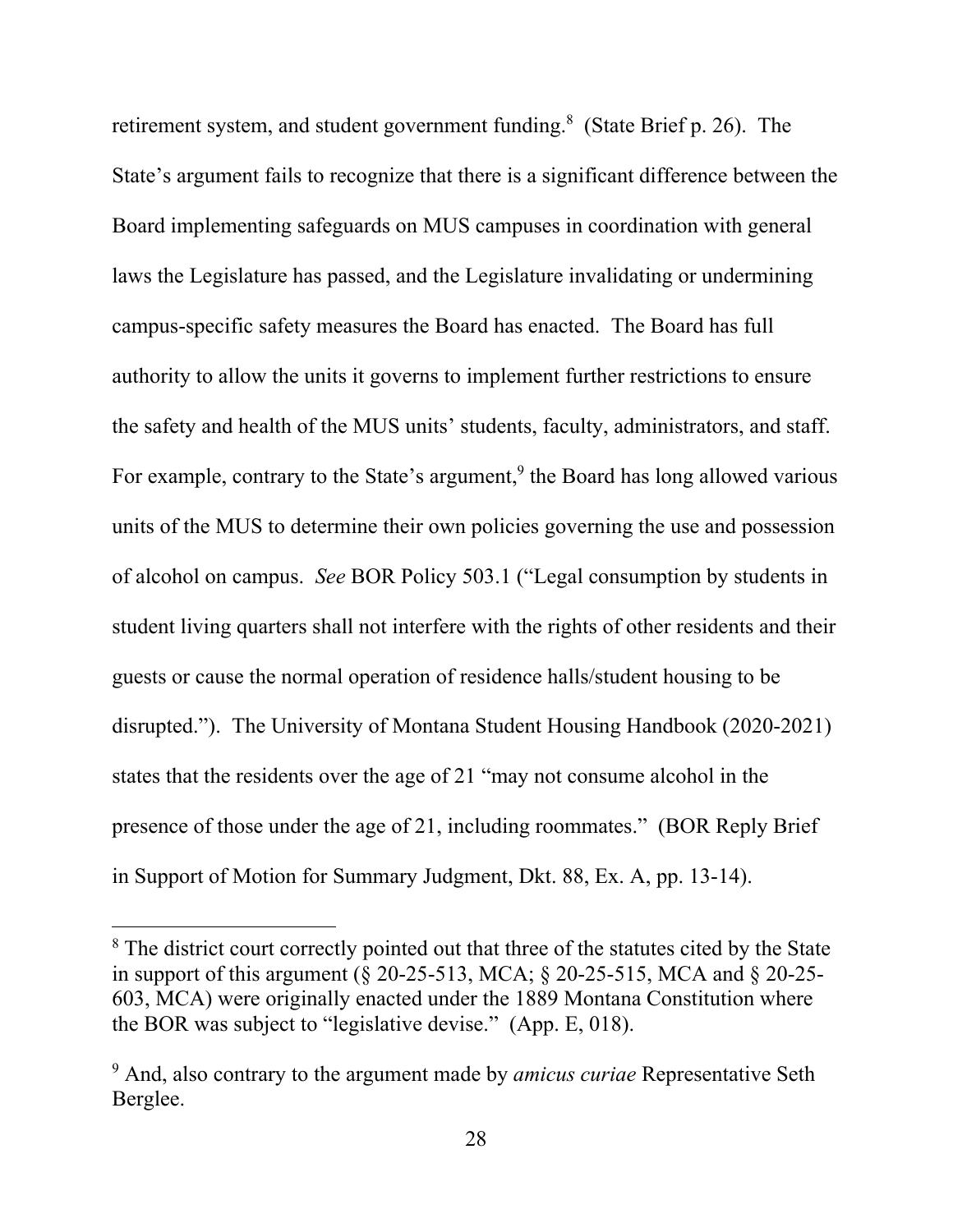In sum, the State's arguments about statutes not before the Court merely attempt to deflect attention away from the actual matter at issue here. Whether the Board has complied with statutory enactments it has no quarrel with is inapposite to a law like HB 102, which purports to invalidate well-established policies developed through the public processes the Board has used ever since it was vested with its powers via constitutional grant in 1972. The Court must engage in a "case-by-case analysis to determine whether the legislature's action impermissibly infringes on the Board's authority." *See Sheehy*, ¶ 36. The Court must, thus, focus on the actual legislative "action" at issue in this case, not on hypotheticals.

# **2. Montana Public Policy Establishes that the Board has "Full" and Exclusive Power to Control MUS.**

The State posits that "the Legislature alone determines the public policy of the State," and argues that the Board's authority is limited by HB 102 as a declaration of public policy. (State Brief, p. 18, fn 3). The State again ignores that public policy, like the police power, is not only made by, but also limited by, the constitution. "[P]ublic policy can be enunciated by the Constitution. . . ." *Anaconda Federal Credit Union v. West*, 157 Mont. 175, 178, 483 P.2d 909, 911 (1971). In fact, "public policy is often based on constitutional provisions," not just statutory law. *Wadsworth v. State*, 275 Mont. 287, 306, 911 P.2d 1165, 1176 (1996); *see also Talbot v. WMK-Davis, LLC*, 2016 MT 247, ¶ 18, 385 Mont. 109, 380 P.3d 823 (1995). The Constitution has established that the supervision,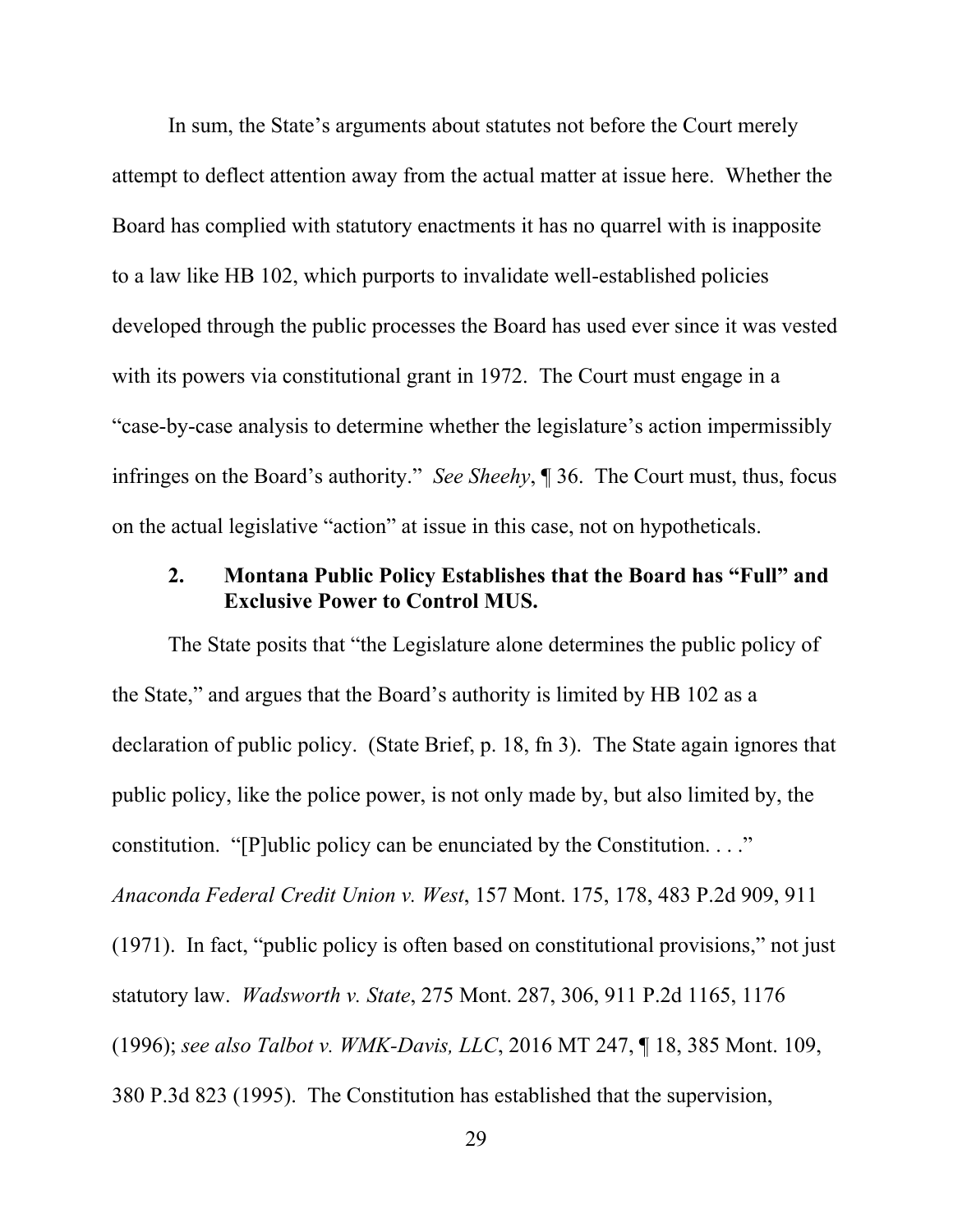control, and management of MUS vests fully in the Board, not the Legislature. Thus, legislative enactments must yield to this constitutional directive, even in creating public policy.

The State implies that the Board somehow waived its constitutional authority to adopt firearm policies for its campuses by participating in the legislative process. (State Brief, p. 4). No authority supports such an implication. The Board can and should work with the Legislature on areas of mutual concern. Hence, as in this case, the Board, through the Office of Commissioner of Higher Education, strives to communicate with the legislature not just on a single bill in a single session, but throughout the legislative biennium. In years the Legislature is not in session, the Board meets with the Interim Education Committee to try and strengthen, not weaken, the coordination between the legislature and the Board.

The legislature and the Board need not be, and generally are not, on opposite sides of any given policy concern. But controlling Montana law makes it clear that when the Board and the Legislature do disagree, it is the Board – not the Legislature – which is the competent body to determine priorities in higher education, including those related to the safety of students, professors, staff, and any other person on MUS campuses. *Judge*, 543 P.2d at 1333; *Sheehy*, ¶ 29. This Court already has determined that when the Legislature places limitations on the Regents' choices in policymaking, such limitations "specifically den[y] the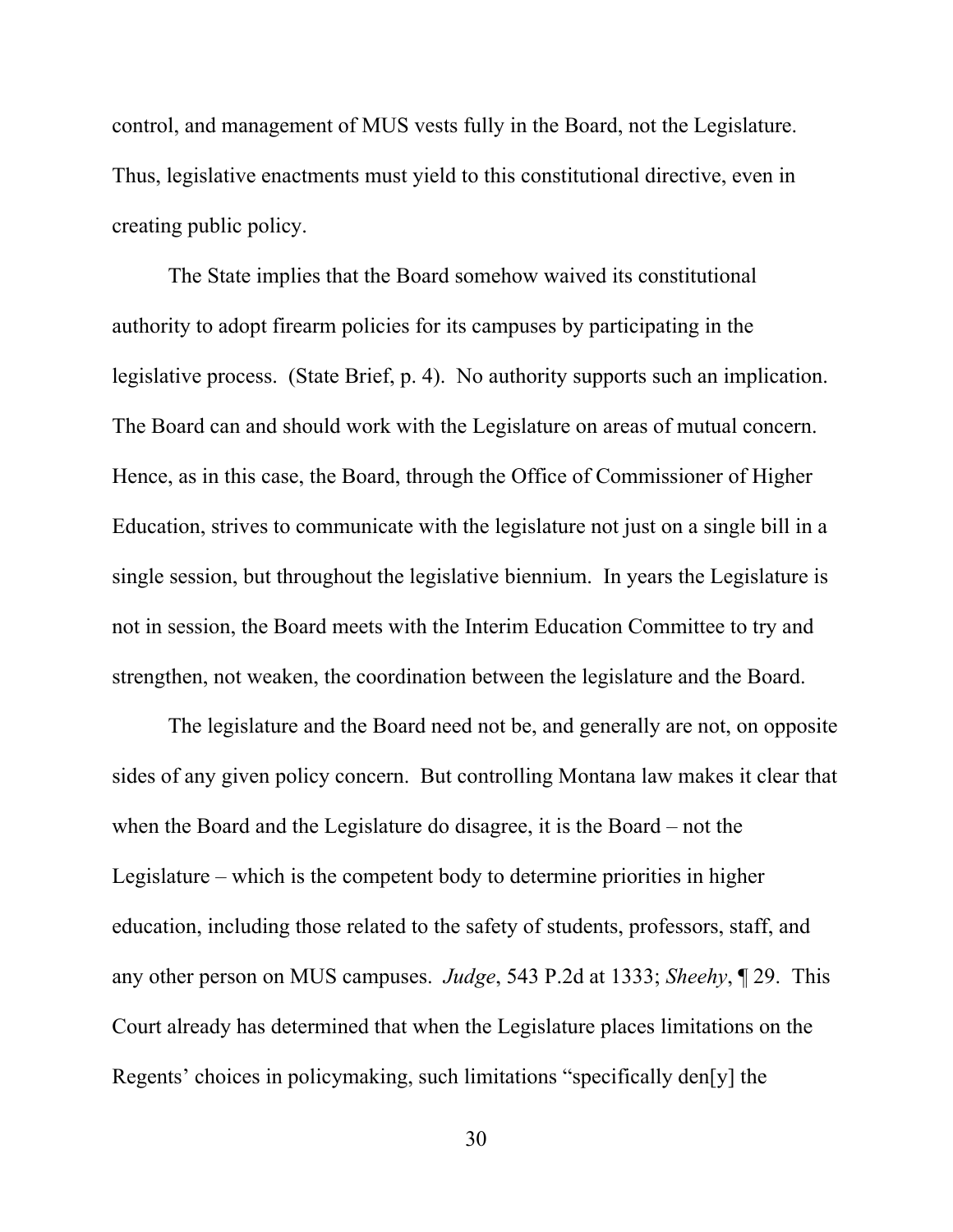Regents the power to function effectively by setting its own [] policies and determining its own priorities." *Judge*, 543 P.2d at 1335. The State's argument misses the obvious: Only one party can have "full power" – otherwise, the power would not be "full." With respect to the supervision, coordination, management, and control of the MUS, the Constitution vests that "full power" with the Board. Necessarily, then, Article X, Section 9 limits the Legislature's power.

#### **C. THE DISTRICT COURT'S RULING IS CORRECT.**

The State argues that the district court's ruling "sets a dangerous precedent" that the "Board possesses its own police power as it relates to MUS campuses." (State Brief, p. 32). The district court did not so hold, but rather held that "the BOR, not the Legislature, has the power to determine who may carry firearms on MUS property." (App. E, 027). The determination of the Board's authority is narrowly tailored to the issue before the Court – whether the Board or the Legislature has that authority.

The State posits that the district court erred by shifting the burden to the State to show the Legislature has the power to regulate on MUS campuses. (State Brief, p. 13). The district court did no such thing. For this argument, the State does not cite to the district court's Order and instead relies upon a single question posed to the State during oral argument about whether anything in Article X,  $\S$  9, which grants "full" authority to the Board provides the Legislature any authority.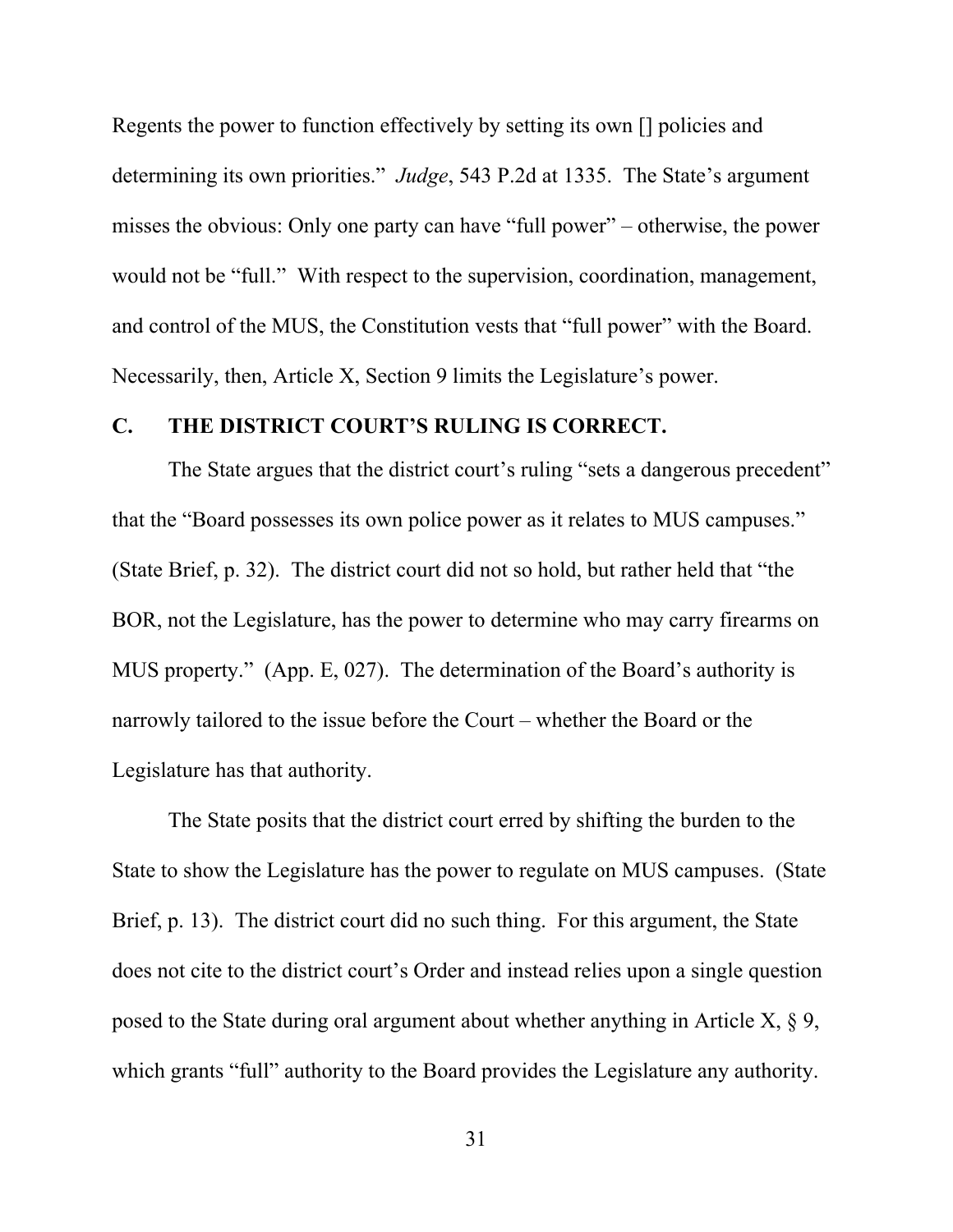(State Brief, p. 13) (*citing* App. A, 020). The district court cited and applied the correct standard, requiring the Board to show HB 102 is unconstitutional beyond a reasonable doubt, and recognizing that a statute's constitutionality "'is prima facie presumed.'" (App. E, 003). After a thorough analysis, the district court properly determined that the Board "established, beyond a reasonable doubt, that HB 102 sections 3, 4, 5, 6, 7 and 8, as applied to BOR are unconstitutional in that they violate Mont. Const., art.  $X$ ,  $\S$  9(2)." (App. E, 028).

The State also argues that the district court erred by "ruling" on the scope of the constitutional right to bear arms. (State Brief, p. 33). Any such language in the opinion is characterized as *dicta* by the district court's own opinion. The district court stated that the "question is not before this Court," and mused that "[a]s this Court understands, neither the United States Supreme Court nor the Montana Supreme Court have held that a member of the general public has an absolute, constitutional right to openly carry a firearm in public for individual self-defense." (App. E, 027).

This Court is not bound by its own *dicta*, much less that of the district court. *Montana Human Rights Div. v. City of Billings* (1982); 199 Mont. 434, 441, 649 P.2d 1283, 1287. The district court's holding is entirely correct. Even assuming for the sake of argument that the district court exceeded the briefed issues, this Court "may affirm a judgment for any reason supported by law and the record that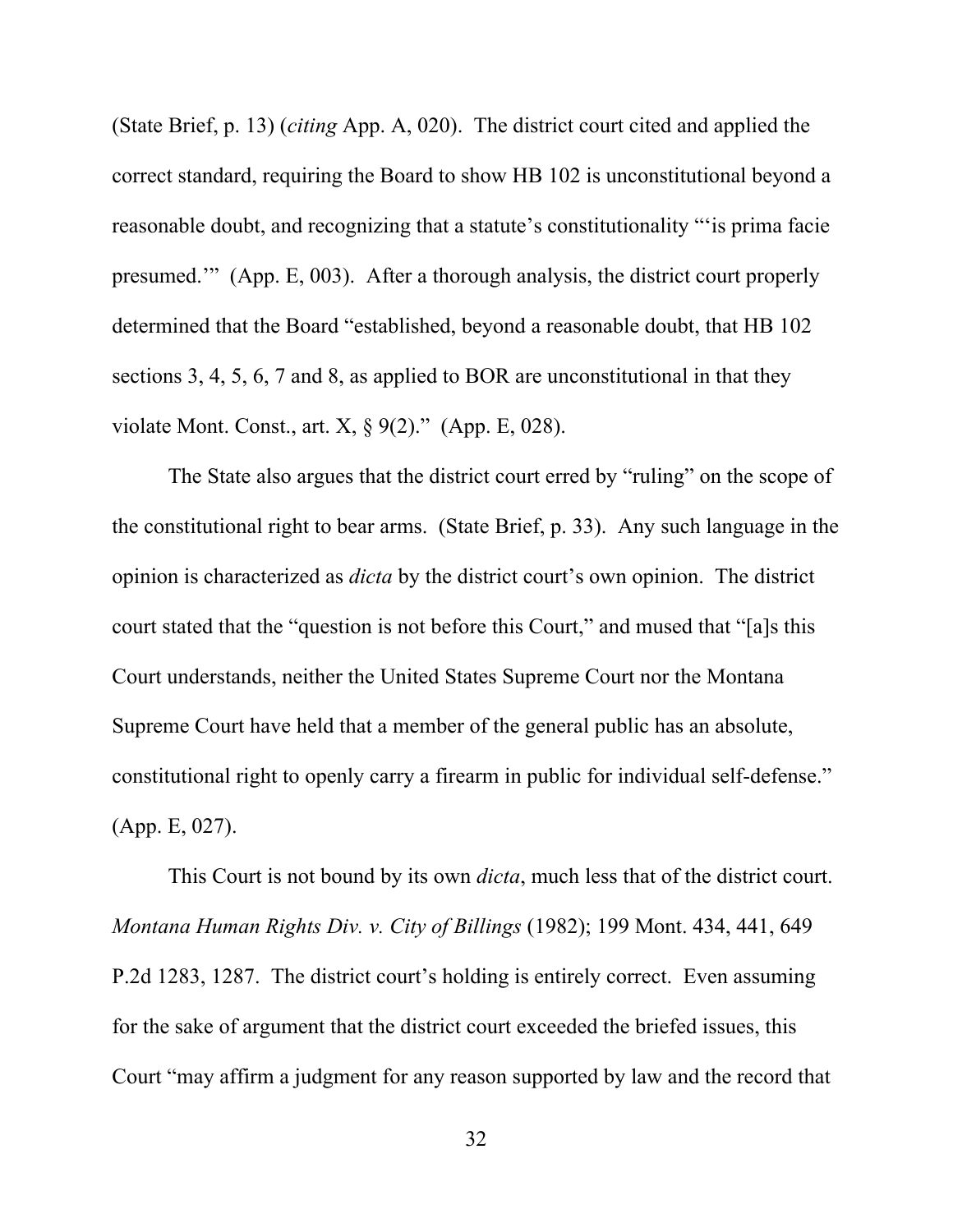does not expand the relief granted by the lower court." *Peeler v. Rocky Mt. Log Homes Can., Inc.*, 2018 MT 297, ¶ 28, 393 Mont. 396, 413, 431 P.3d 911, 922 (*citing Thigpen v. Roberts*, 468 U.S. 27, 29-30 (1984)). The district court's core holding and thoroughly researched opinion should be upheld.

#### **VIII. CONCLUSION**

For the foregoing reasons, this Court should uphold the district court's sound ruling that the HB 102 sections 3, 4, 5, 6, 7 and 8, as applied to the Board, are unconstitutional in that they violate Article X, Section 9(2) of the Montana Constitution, and uphold the district court's injunction of the application or enforcement of these sections on or at MUS campuses and locations or against the Board. This really is a straightforward issue that the State tries hard to complicate. The structure and wording of Montana's constitution fully answers the issue before this Court: "Full" authority vested in the Board means just that, and allowing HB102 to stand against the Board would require this Court to declare, to the contrary, that "full" means "limited" in whatever manner the Legislature may declare in any given session. Such a subjection of "the government and control of the Montana university system" to the biennial vagaries of legislative politics is manifestly not what the framers of our constitution intended. Article X, §2(a). Instead, it is precisely what the carefully-crafted language "vest[ing] *in a board of*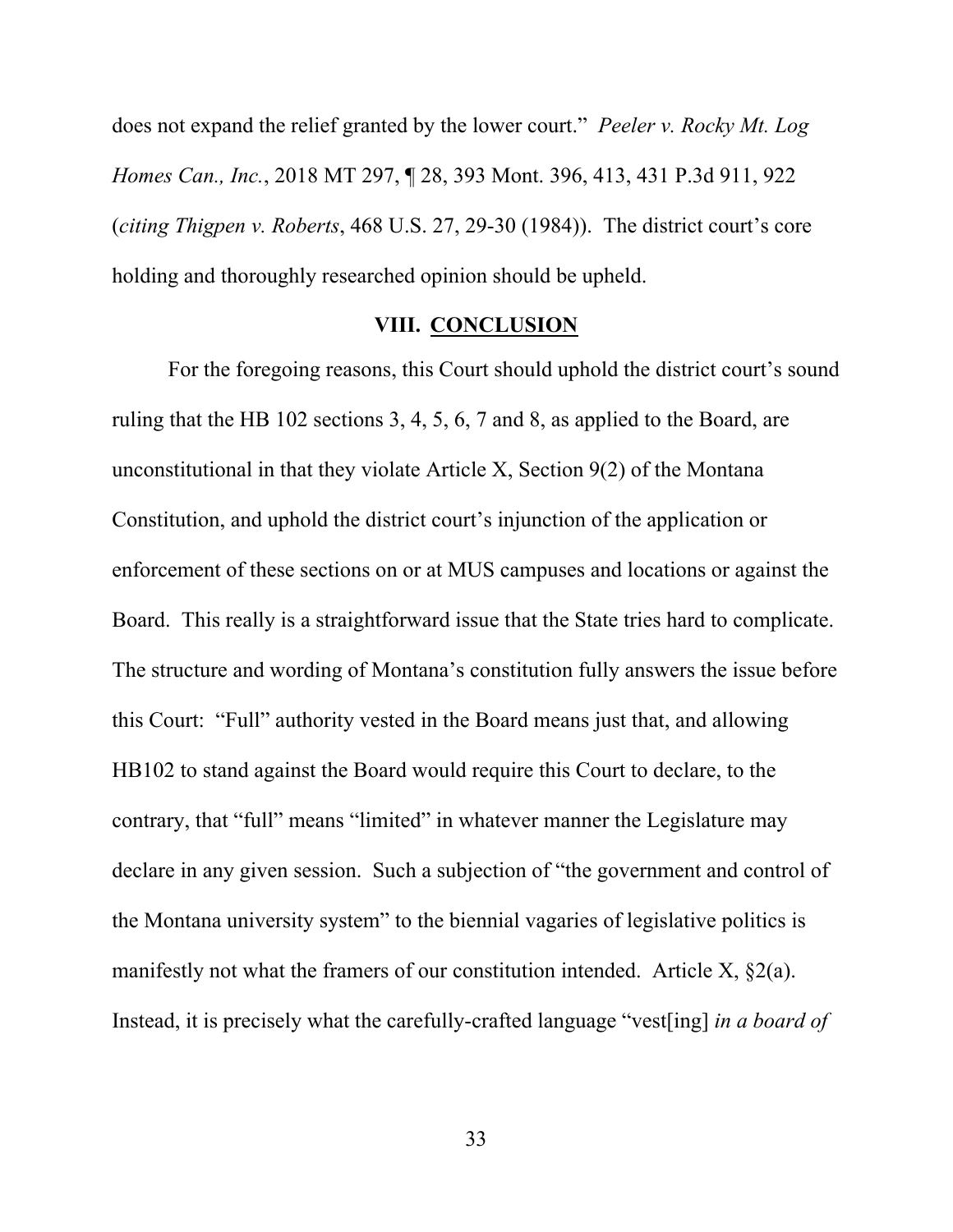*regents* [the] full power, responsibility, and authority" over the MUS was designed to prevent. *Id.* (emphasis added).This Court should affirm the district court.

Dated this 14th day of March, 2022.

Respectfully submitted,

*/s/ Martha Sheehy*  Martha Sheehy Sheehy Law Firm

*/s/ Kyle A. Gray*  Kyle A. Gray Brianne C. McClafferty Emily J. Cross Holland & Hart LLP

*/s/ Ali Bovingdon* 

Ali Bovingdon MUS Chief Legal Counsel

*Counsel for Petitioner Appellee Board of Regents*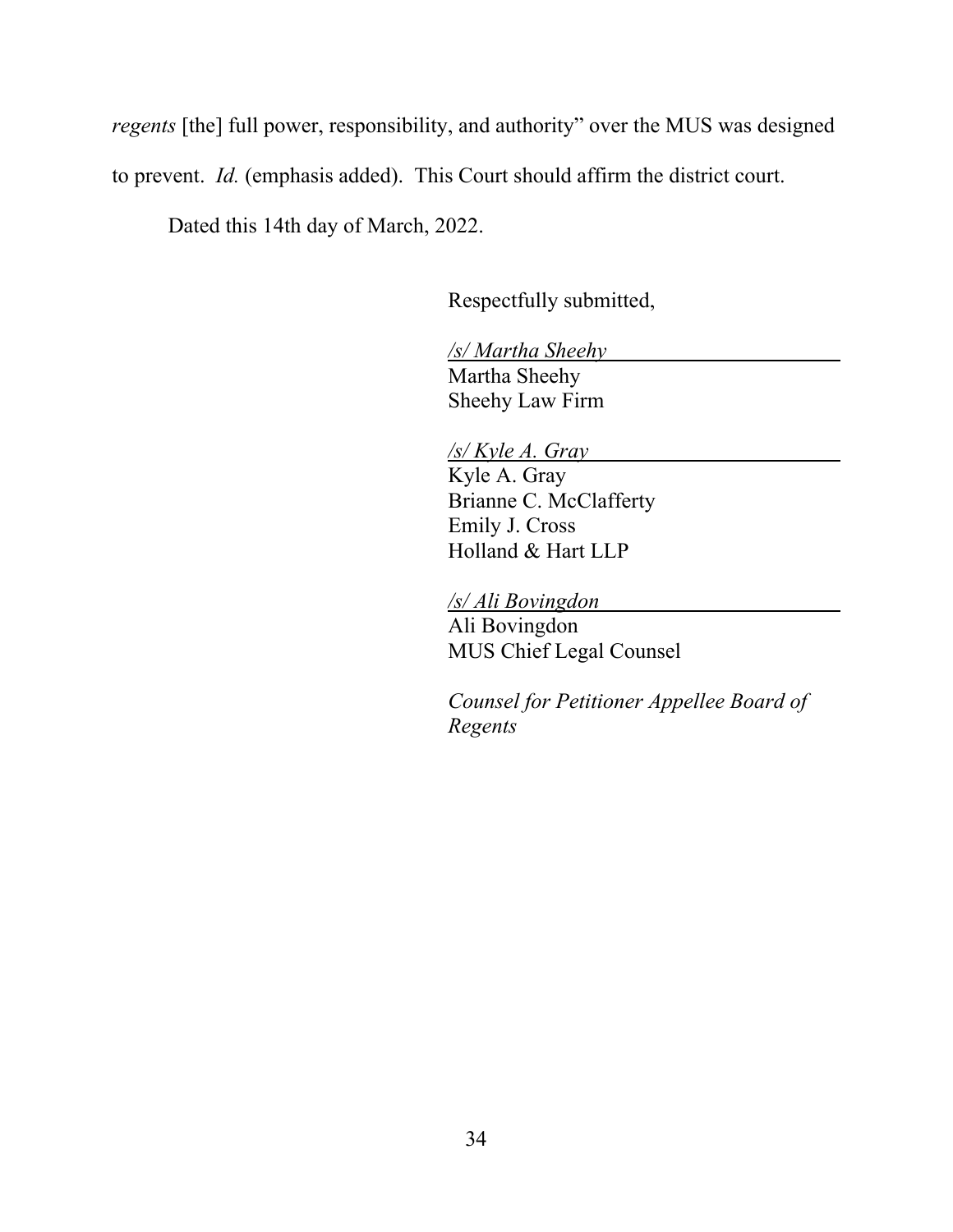#### **CERTIFICATE OF COMPLIANCE**

The undersigned, Martha Sheehy, certifies that the foregoing complies with the requirements of Rules 11 and 14(9)(b), Mont. R. App. P. The lines in this document are double spaced, except for footnotes and quoted and indented material, and the document is proportionately spaced with Times New Roman Font typeface consisting of fourteen characters per inch. The total word count is 10,000 words or fewer, excluding caption, table of contents, table of authorities, index of exhibits, signature blocks and certificate of compliance. The undersigned relies on the word count of the word processing system used to prepare this document.

> */s/ Martha Sheehy*  Martha Sheehy

18334601\_v6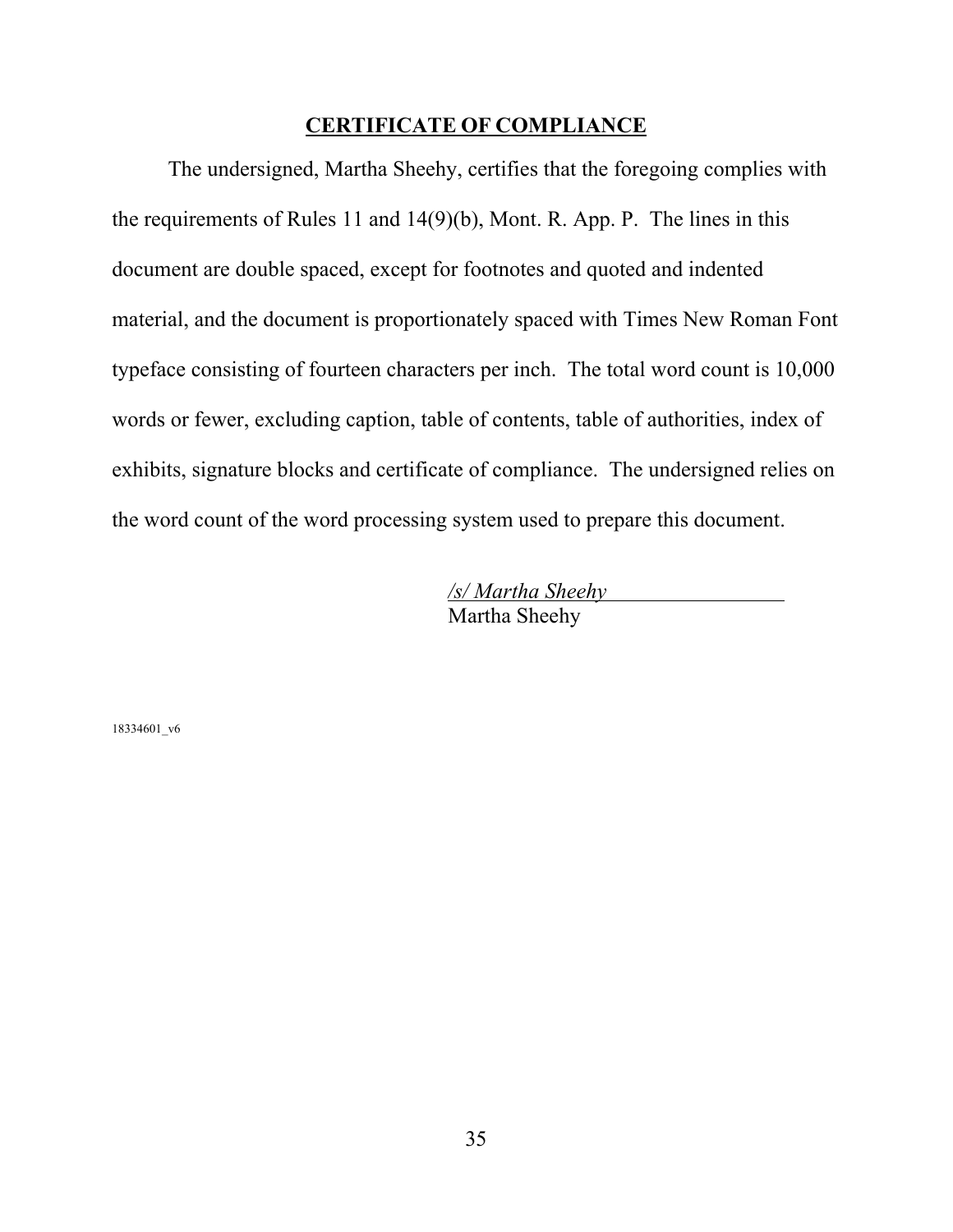#### **CERTIFICATE OF SERVICE**

I, Martha Sheehy, hereby certify that I have served true and accurate copies of the foregoing Brief - Appellee's Response to the following on 03-14-2022:

Emily Cross (Attorney) 401 North 31st Street Suite 1500 P.O. Box 639 Billings MT 59103-0639 Representing: Montana Board of Regents of Higher Education Service Method: eService

Brianne McClafferty (Attorney) 401 North 31st Street, Suite 1500 P. O. Box 639 Billings MT 59103-0639 Representing: Montana Board of Regents of Higher Education Service Method: eService

Kyle Gray (Attorney) P.O. Box 639 Billings MT 59103 Representing: Montana Board of Regents of Higher Education Service Method: eService

Kathleen Smithgall (Govt Attorney) 215 N. Sanders St. Helena MT 59601 Representing: State of Montana Service Method: eService

David Dewhirst (Govt Attorney) 215 N Sanders Helena MT 59601 Representing: State of Montana Service Method: eService

Quentin Rhoades (Attorney) 430 Ryman St. 2nd Floor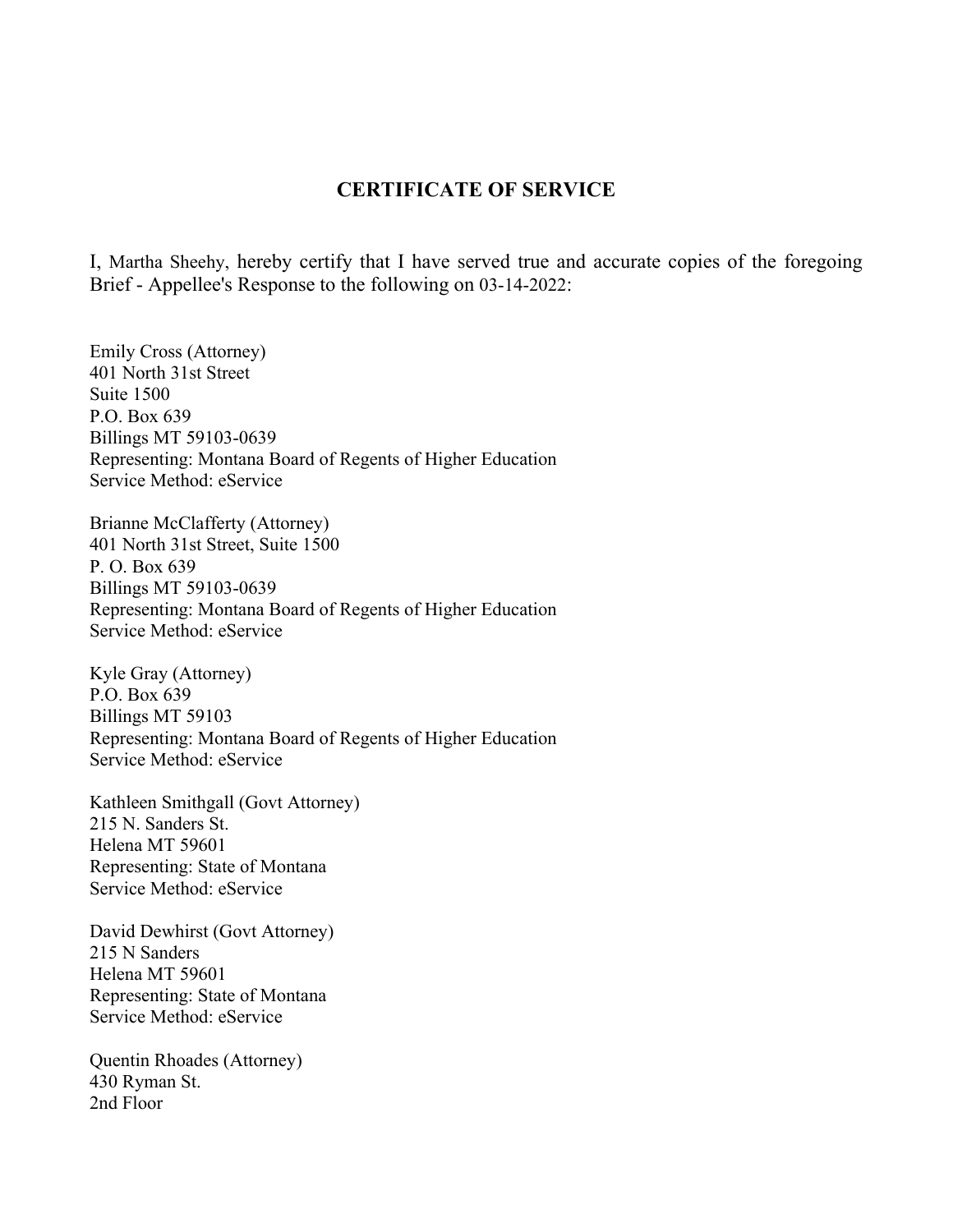Missoula MT 59802 Representing: Montana Shooting Sports Association, Inc., Second Amendment Foundation, Idaho Second Amendment Alliance, Madison Society Foundation, Inc. Service Method: eService

Stephen H "Greg" Overstreet (Attorney) 300 Main Street, Suite 203 Stevensville MT 59870 Representing: Seth Berglee, 80 Legislators Service Method: eService

Palmer Hoovestal (Attorney) 608 Lincoln Rd. West Helena MT 59602 Representing: Western Montana Fish & Game Association Service Method: eService

Logan Olson (Attorney) 9 Wilson Street Flaxville MT 59222 Representing: Daniels County Service Method: eService

Louis Villemez (Attorney) ASUM Legal Services 32 Campus Drive University Center, RM 116 Missoula MT 59812 Representing: Associated Students of the University of Montana Service Method: eService

James Goetz (Attorney) PO Box 6580 Bozeman MT 59771-6580

Representing: Montana Federation of Public Employees, Montana University System Faculty Association Representatives, Associated Students of the University of Montana, Faculty Senate of Montana State University, Steve Barrett, Robert Knight, Lawrence Pettit, Joy C. Honea, Annjeanette Belcourt, Franke Wilmer, Montana Public Interest Research Group, Ashley Phelan, Joseph Knappenberger, Nicole Bondurant Service Method: eService

Ali Bovingdon (Attorney) 1301 E. 6th Street P.O. Box 200801 Helena MT 59620-0801 Representing: Montana Board of Regents of Higher Education Service Method: Conventional